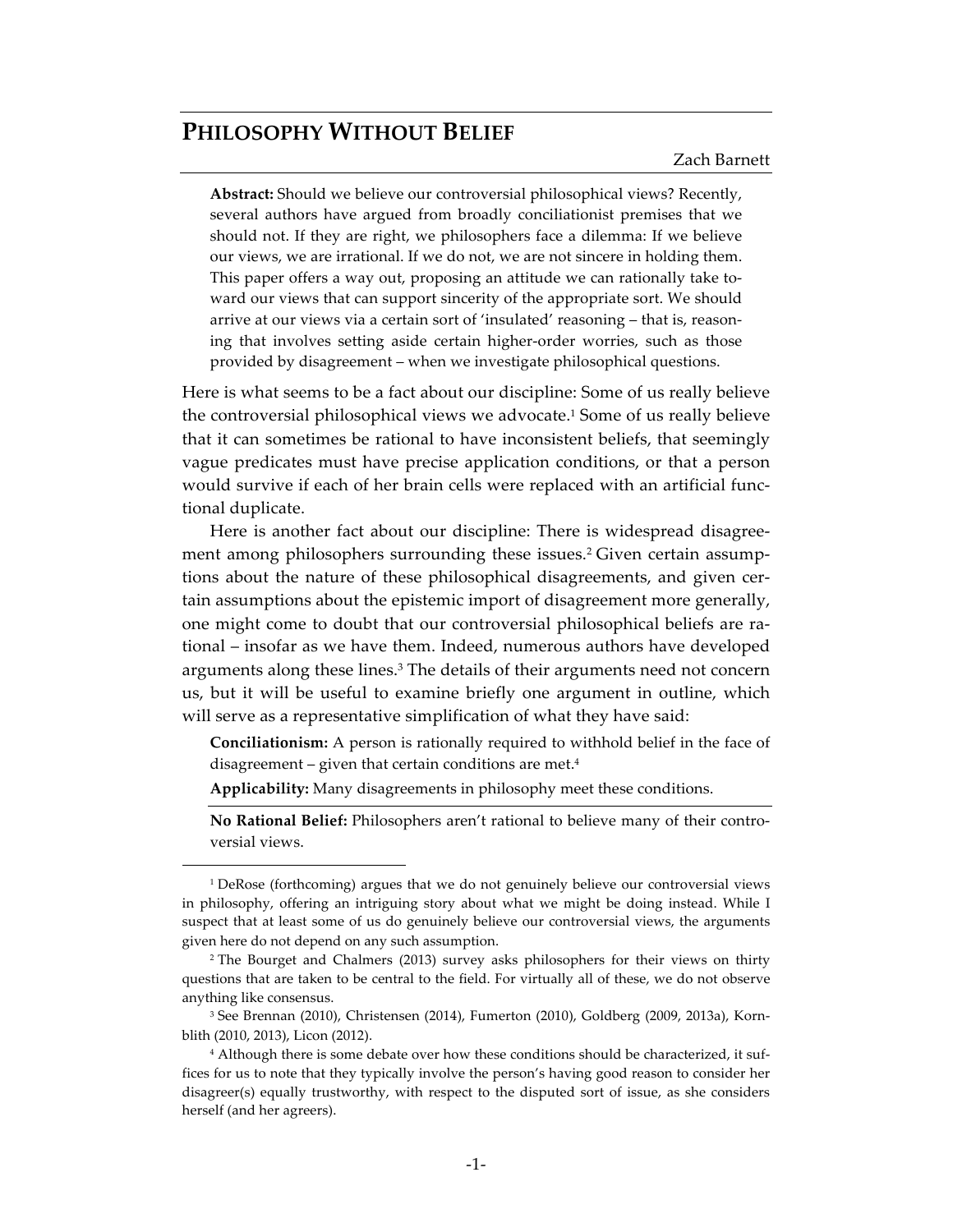The first premise, Conciliationism, enjoys ample precedent.<sup>5</sup> Its strengths and weaknesses have been thoroughly explored. I will not rehearse the debate here. The second premise, Applicability, is somewhat less familiar, however, so it may be helpful to see what has been said about it. Here is how Christensen motivates the position:

I do have good reason to have as much epistemic respect for my philosophical opponents as I have for my philosophical allies and for myself… In some cases, I have specific information about particular people, either on the basis of general knowledge or from reading or talking to the particular epistemologists in question. [...]

But another reason derives from the group nature of philosophical controversy. It seems clear that the groups of people who disagree with me on various philosophical issues are quite differently composed. Many who are on my side of one issue will be on the other side of different issues. With this structural feature of group disagreement in philosophy in mind, it seems clear that it could hardly be rational for me to think that I'm part of some special subgroup of unusually smart, diligent, or honest members of the profession. (Christensen 2014, p. 146)

Kornblith takes a similar view, at least with respect to one specific debate:

Disagreements within philosophy constitute a particularly interesting case... Consider the debate between internalists and externalists about epistemic justification. I am a committed externalist. I have argued for this position at length and on numerous occasions. [...]

At the same time, I recognize, of course, that there are many philosophers who are equally committed internalists about justification[.] It would be reassuring to believe that I have better evidence on this question than those who disagree with me, that I have thought about this issue longer than internalists, or that I am simply smarter than they are, my judgment superior to theirs. It would be reassuring to believe these things, but I don't believe them; they are all manifestly untrue. (Kornblith 2010, p. 31)

In light of these observations, Applicability, too, can seem to be a fairly attractive position.<sup>6</sup>

This paper takes both Conciliationism and Applicability for granted (along with their consequence, No Rational Belief) in order to investigate what sense we can make of philosophy if they are true. If we philosophers – in an effort to be more rational – suddenly decided to withhold belief about all philosophically controversial matters, would the practice of philosophy be

<sup>5</sup> See Feldman and Warfield (2009), or Christensen and Lackey (2013) for helpful discussions of this principle.

<sup>6</sup> An opponent of Applicability is Grundmann (2013). Grundmann points out that even if my opponent is, in general, as philosophically competent as I am (equally honest, equally intelligent, equally hardworking, etc.), she may not be as reliable as I am with respect to the disputed issue. The observation is a good one. But it is worth noting that these general competencies can still serve as fallible indicators of one's domain-specific reliability. Grundmann does not argue that there is no correlation between these distinct competencies.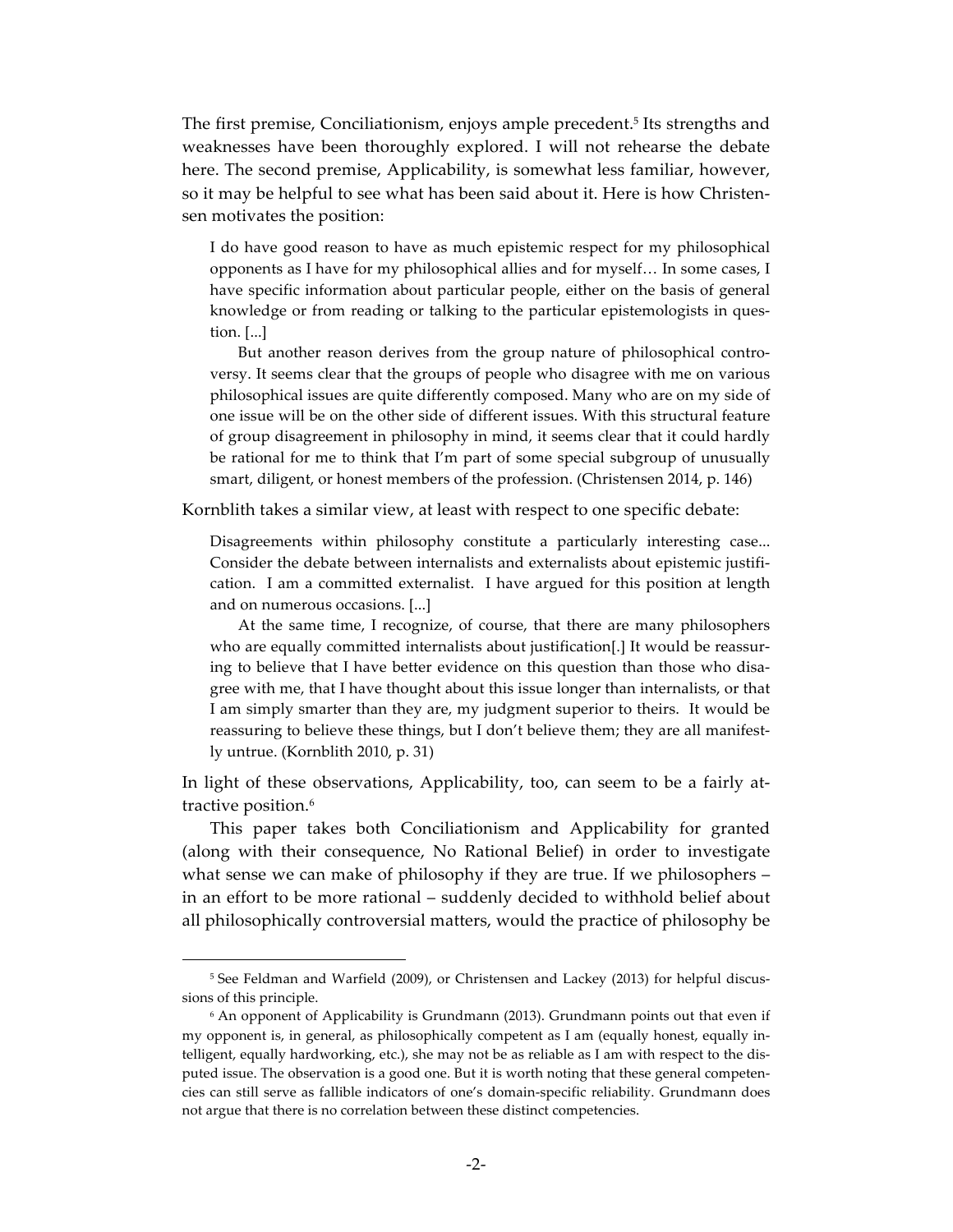in any way diminished? As we will see, there is some cause for concern.7

# **1 The Sincere Philosopher's Dilemma**

On the face of it, it is not immediately clear why giving up our philosophical beliefs should lead to any problems. Take competitive debate. It is surely quite common for a debater to defend a view she does not, strictly speaking, believe. And this fact hardly serves to undermine the practice of debate. Why should it be any different in philosophy? Perhaps we arrive at certain views, somehow or other, and then defend them as ably as we can manage – without necessarily believing them to be true. Might this be a reasonable way for philosophy to operate?

I find myself somewhat uncomfortable with this picture. In particular, it seems to me that if philosophy were to operate this way, something important would be missing: namely, the *sincerity* with which we defend our preferred positions – a distinctive kind of sincerity that is often lacking in the context of competitive debate.

The kind of sincerity that I have in mind is a way in which I suspect many philosophers identify with the views they defend. The thought is that, for many of us, our views *seem right* to us, in some important sense. When I reflect on the relevant issues, my thinking leads me to certain conclusions. And if I were, for some reason, obligated to defend other views (perhaps because they were assigned to me by some governing body), these other views would not be as sincerely held. In defending the assigned views, I would not necessarily be calling the shots as I see them; my own thinking would not have led to them.

This is supposed to capture, intuitively, what it takes for one's views to be *sincerely held*. <sup>8</sup> My claim is not that philosophers *ought* to hold their views sincerely, but rather, that many philosophers do experience this sincere commitment toward their favored views and would prefer to be able to continue doing philosophy in this sincere manner. And this may be more than just a personal preference for the feeling of sincerity. It is plausible that for many of us, doing philosophy well – energetically and creatively – comes most naturally when we do sincerely identify with the views we defend.

If this is right, then we 'sincere' philosophers have a potentially serious problem on our hands. There seems to be a tension between this sincerity desideratum, on the one hand, and No Rational Belief, on the other. We can put the point as a dilemma:

**Sincere Philosopher's Dilemma:** Either we philosophers will believe our

<sup>7</sup> The following discussion is indebted to Goldberg (2013b). Goldberg's view will be discussed in detail later.

<sup>8</sup> My choice of the word 'sincere' should not be taken to indicate that philosophers who lack this feeling toward their views are being *insincere*, in some problematic way. I am simply pointing out a way in which many of us identify with the views we defend.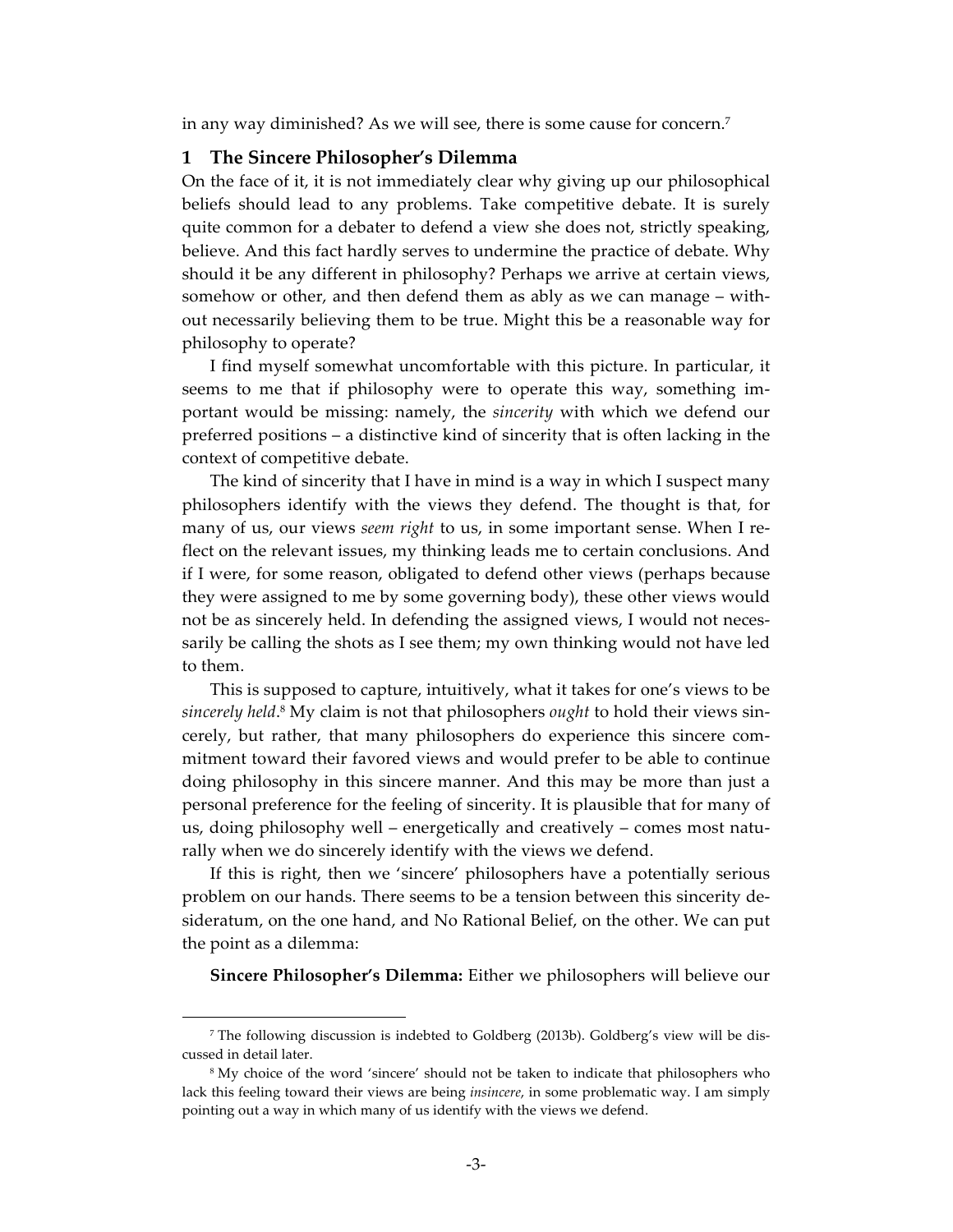controversial views or we will not. If we do, then we will be irrational. If we do not, then our views will not be sincerely held.

The main task of this paper is to show how this challenge can be met. But first, the challenge should be strengthened. The worry that gives rise to the challenge is that *belief* is required for the relevant kind of sincerity. But this claim is probably too strong.

To see this, assume a Lockean account of belief, according to which outright belief *just is* confidence above a certain threshold, say .75. Let us imagine that I often spend my time working out difficult math problems, replete with tempting pitfalls that frequently trip me up. Over the years, my success rate on these problems is only .74, and I know this fact about my reliability. As a result, when I arrive at an answer to any one of these problems, my confidence in the answer I reach tends not to be quite high enough for belief. Despite my lack of outright belief in my answer, the answer I arrive at still seems right to me, in an important sense. My own thinking led me to it. And even though I recognize that there is a good chance I erred, overall, I regard my answer as more likely to be correct than not. In such a case, I find it natural to say that my commitment to the answer I arrived at is sincere in the relevant sense. If this is right, then outright belief in one's view is not necessary for sincerity.

Perhaps this is right. Even if so, it seems to me that the dilemma proponent need not be terribly concerned, for she can reply as follows:

Perhaps I was too quick in suggesting that outright belief was the only doxastic attitude capable of supporting sincerely held views. A fairly high credence probably can do the trick. But this observation hardly saves the sincere philosopher, for it is doubtful that we can rationally maintain high credences in our controversial views. The same considerations that gave rise to No Rational Belief (i.e. Conciliationism, Applicability) are sure to entail a parallel No Rational High Confidence principle, which will forbid the high credences present in the alleged counterexample. So here's a more general challenge: Tell us specifically which attitude you will take toward controversial views that can get you both rationality and sincerity.

This reply seems to me to be exactly right. The challenge is not simply to demonstrate how to achieve sincerity without belief, but rather, to demonstrate that there is some attitude, or some set of attitudes, which allow for sincere and sensible participation in philosophy. The next section examines one potential answer, due to Sanford Goldberg.

#### **2 Philosophical Views as Speculations**

Goldberg has explored nearby territory in a series of recent papers (2013a, 2013b). He defends a version of No Rational Belief, and so he is concerned with a question similar to the one we are considering. He writes:

Unless we want to condemn philosophers to widespread unreasonableness (!),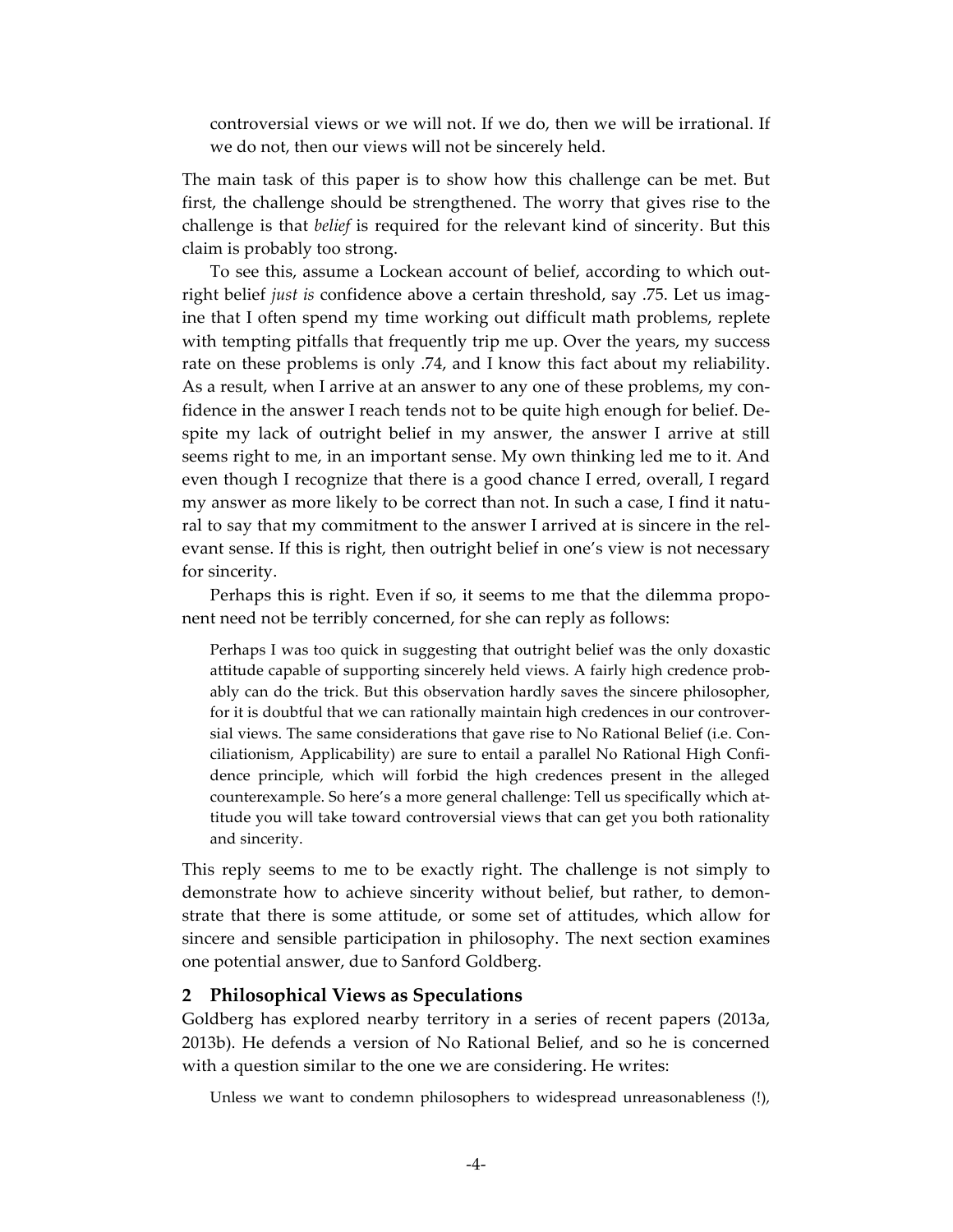we must allow that their doxastic attitude towards contested propositions is, or at any rate can be, something other than that of belief. (Goldberg 2013b, p. 282)

Though Goldberg is not explicitly concerned with allowing that philosophers can sincerely hold their views in the sense discussed in the previous section, he is sensitive to nearby issues, such as the sincerity of philosophical assertion.

Goldberg thinks that there is indeed an attitude that we philosophers can and should rationally take toward our views: '[T]here is an attitudinal cousin of belief which is reasonable to have even under conditions of systematic disagreement and which captures much, if perhaps not all, of the things that are involved in "having a view" in philosophy' (Goldberg 2013b, p. 284). The relevant state is called 'attitudinal speculation':

**Speculation:** [O]ne who attitudinally speculates that *p* regards *p* as more likely than *not-p*, though also regards the total evidence as stopping short of warranting belief in *p*. (Goldberg 2013b, p. 283)

Goldberg goes on to suggest that this attitude is what is required for sincere and proper assertion in the context of philosophy. The picture of philosophy being recommended (henceforth, 'the speculation picture') is, I think, a fairly natural one: Advocates of Incompatibilism, say, should hold their view to be more likely than its rival; at the same time, they should acknowledge that the total evidence (including evidence from disagreement) does not permit sufficient confidence in Incompatibilism for outright belief.

This picture is most attractive when applied to philosophical issues that divide philosophers into exactly two camps. Goldberg's picture may require refinement, however, in order to handle debates consisting of three or more rival positions. For example, take normative ethics. Oversimplifying dramatically, let us suppose that Consequentialism, Deontology, and Virtue Ethics are equally popular, mutually exclusive views exhausting the plausible options. According to the speculation picture, my being a Deontologist will require me to have a credence in Deontology exceeding .5. There are two potential worries here.

First, it is not clear that such a high level of confidence in Deontology can be rationally maintained, on a broadly Conciliationist picture. Admittedly, the version of Conciliationism discussed in the introduction, which dealt with all-or-nothing beliefs, would be silent about this question. But some versions of Conciliationism do place rational constraints on one's level of confidence, and in general, they would demand that one's level of confidence in Deontology be roughly ⅓ in a case like this.<sup>9</sup>

<sup>9</sup> In the case described, the three views were supposed to be about equally popular. So about ⅔ of my peers reject Deontology and opt for one of the other two views. If I have every reason to think these opponents are, in general, as philosophically reliable as my fellow Deontologists (and myself), then I will not be rationally permitted (from within a broadly Concilia-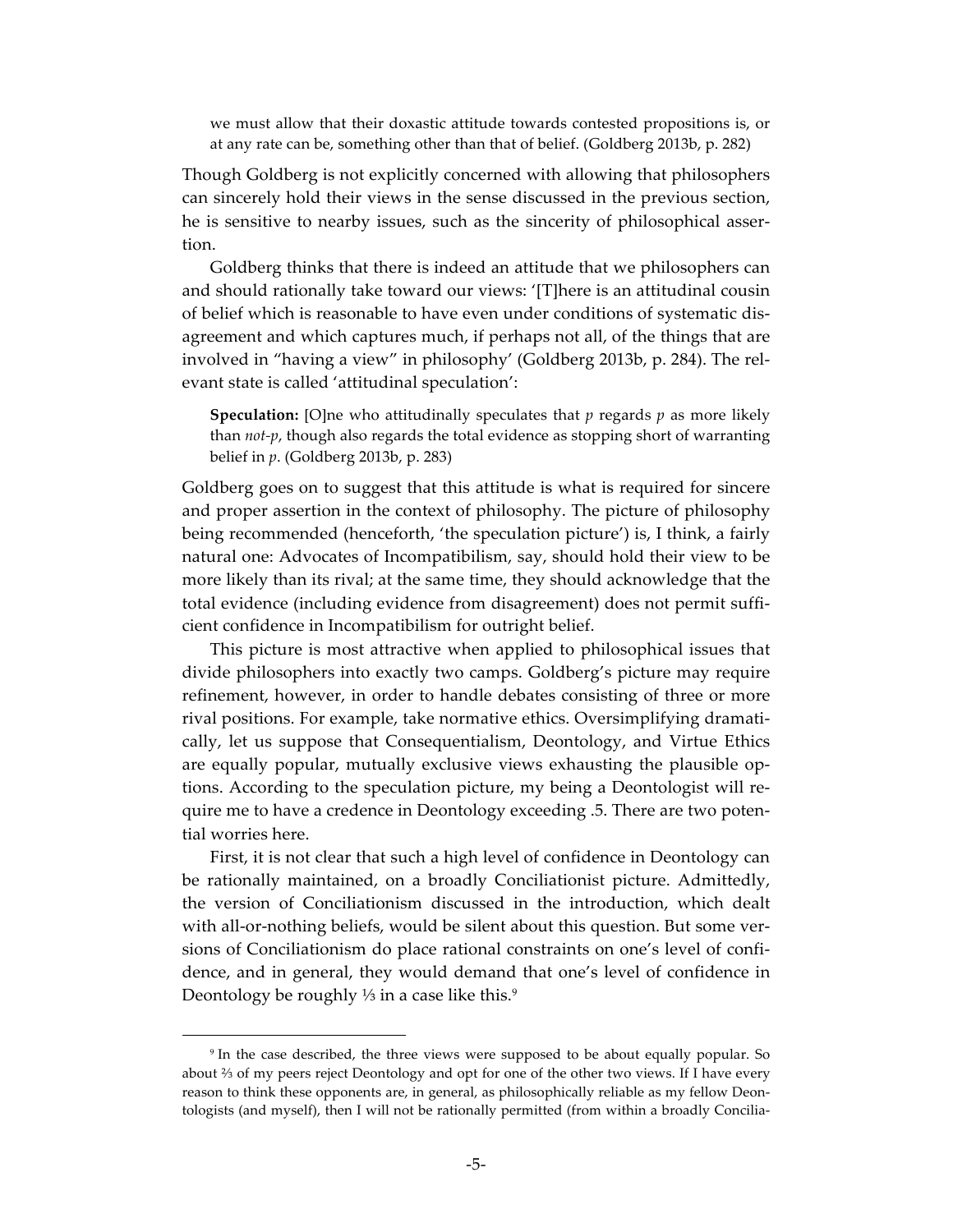Second, one of the most attractive features of the speculation picture  $-$  its ability to allow us to favor our own view very slightly — seems to disappear in cases like this one. Suppose that my confidence in Deontology is .4, while my confidence in each alternative is .3. It would seem to make sense to classify me as a Deontologist, but, according to Goldberg's view, this would be a mistake. My confidence in Deontology is, apparently, too low. So the attractive feature of the speculation picture disappears in cases like this.

With the foregoing problems in mind, we might modify Goldberg's view as follows:

**Speculation<sup>\*</sup>:** One who attitudinally speculates that  $p$  regards  $p$  as the likeliest option (given some set of options), though also regards the total evidence as stopping short of warranting belief in *p*.

This amended version seems to capture the spirit of Goldberg's proposal nicely, allowing us to lean slightly toward our preferred positions even when there are multiple incompatible ones on offer.<sup>10</sup> Can the revised account provide an answer to our dilemma? Specifically, can speculation\* be the doxastic attitude underlying our philosophical commitments?

### **3 Obstacles for the Speculation Account**

 $\overline{a}$ 

In assessing his own account, Goldberg points out that attitude of speculation may not be sufficient for having a view in philosophy, since proponents of a philosophical view are 'typically more motivated to persist in defense of the view when challenged, than is one who merely speculates that p' (Goldberg 2013b, p. 284). In response, he suggests that speculation should be taken to be a necessary condition on having a philosophical view, not a sufficient one (Goldberg 2013b, p. 284).

But there is reason to worry that speculation (and even speculation\*), may not be a necessary condition, either. There seem to be cases in which one can sensibly have a view, despite regarding it as *less likely*, all things considered, than some rival view. Anticipating this complaint, Goldberg asks whether it ever makes sense for one to defend a view she regards as a 'long shot.' Ultimately, he suggests, though, that there is something 'slightly perverse' about one's holding a view even when she does not think that the view

tionist framework) to think my side is more likely right than not on this occasion. See, e.g., Elga (2007).

 $10$  It is also worth noting that speculation\* incurs a problem of individuation from which the original speculation is immune. Suppose that my confidence in Consequentialism is .4 and that my confidence in each of the others is .3. Since I regard Consequentialism as likelier than the other options, it seems clear that I do take the attitude of speculation\* toward Consequentialism. But we might carve the options up differently: If instead we say that there are two views on the table – Consequentialism and non-Consequentialism – then I cannot be said to take the attitude of speculation\* toward Consequentialism after all. We can set this difficulty aside, however, for I will suggest that both versions of the speculation picture are susceptible to a more pressing problem.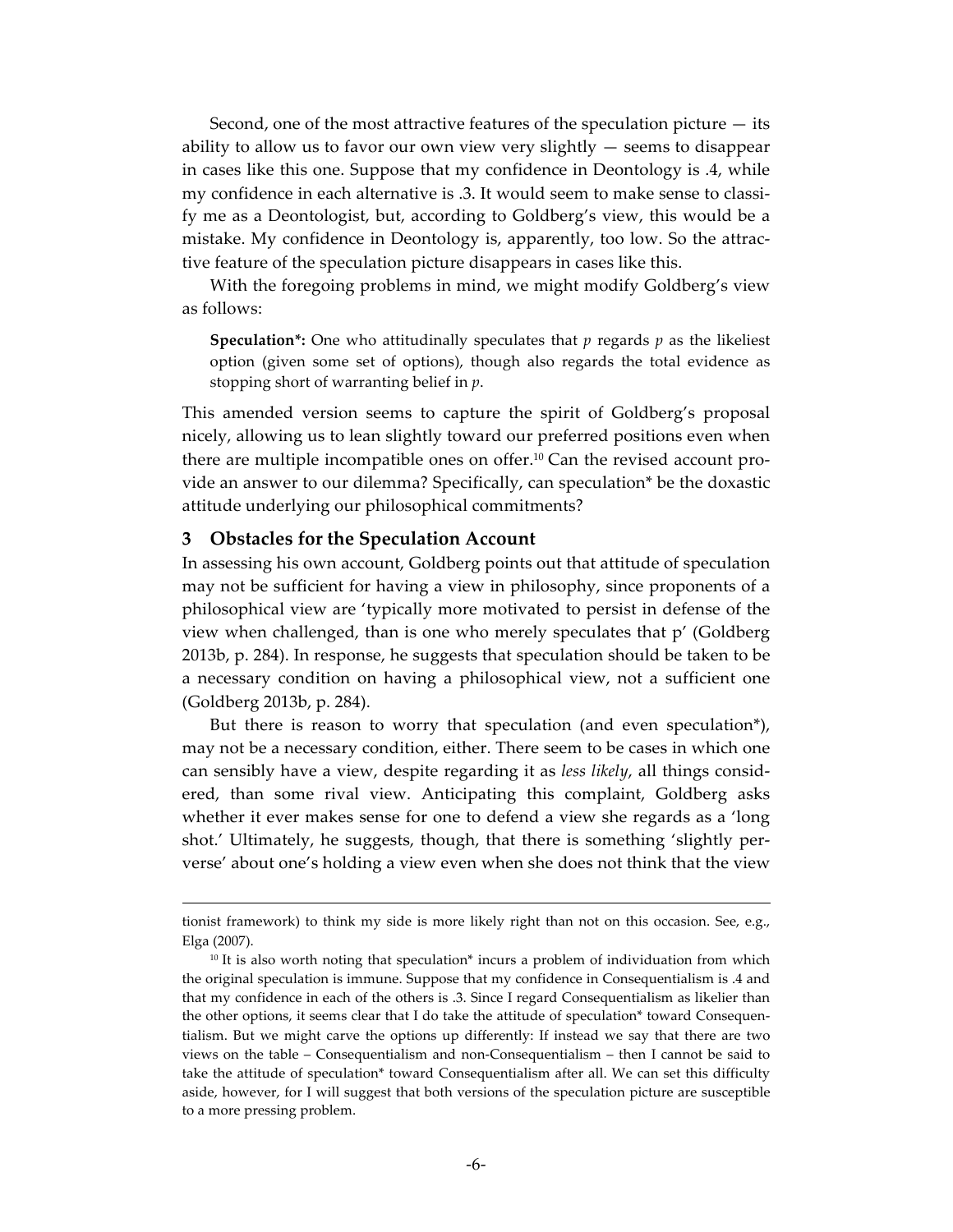will, in the end, be better-supported by the total evidence (Goldberg 2013b, p. 283 fn. 5). While I share the intuition, thinking about certain cases suggests to me that this is not as problematic as it might seem. Consider an analogy:

**Logic Team:** You are on a five-player logic team. The team is to be given a logic problem with possible answers *p* and *not-p*. There is one minute allotted for each player to work out the problem alone followed by a ten-second voting phase, during which the team members vote *one by one*. The answer favored by a majority of your team is submitted.

You arrive at *p*. During the voting phase, Vi, who is generally more reliable than you are on problems like these, votes first, for *not-p*. You are next. Which way should you vote?

Given a broadly Conciliationist view, it is not rational for you to regard your answer of *p* as more likely than its negation, after seeing Vi vote. But there is, I think, still pressure on you to vote for the answer you arrived at, rather than the one you now regard as most likely to be correct.

We can illustrate this by adding a bit more information to the case. Suppose that Vi's reliability is .9, that the reliability of each other team member is .75, that each team member is statistically independent of each other, and that the team is aware of this information. If everyone were to defer to Vi during voting, the team would perform sub-optimally in the long run.11 So in this collaborative truth-seeking context, there is nothing troublesome about 'defending' a view while thinking that it is more likely incorrect than not. More generally, we can see that, in this context at least, one's all-things-considered confidence is no sure guide to what view one should put forward as one's own.

Does this point carry over to philosophy? Perhaps. Within a broadly Conciliationist framework, how popular a position is (among some group of trustworthy evaluators) partly determines how much confidence one should have in that position, all things considered. But it seems doubtful that the philosophical popularity of a view should have much impact on whether a given philosopher should hold that view herself. Consider an example.

**Turning Tide:** Physicalism seems right to Pat. She finds the arguments for Physicalism to be persuasive; she is unmoved by the objections. And at present, Physicalism is the most popular view among philosophers of mind/metaphysics. On balance, she considers herself a Physicalist.

Later, the philosophical tide turns in favor of Dualism. Perhaps new arguments are devised; perhaps the familiar objections to Physicalism simply gain traction. In any case, Pat remains unimpressed. She does not find the new arguments for Dualism to be particularly strong, and the old objections continue to seem as defective to her as they always have.

<sup>&</sup>lt;sup>11</sup> Following this strategy, the team's reliability would just be Vi's reliability: .90. If each team member votes without deferring, the team's reliability can be shown to be considerably higher: approximately 0.93.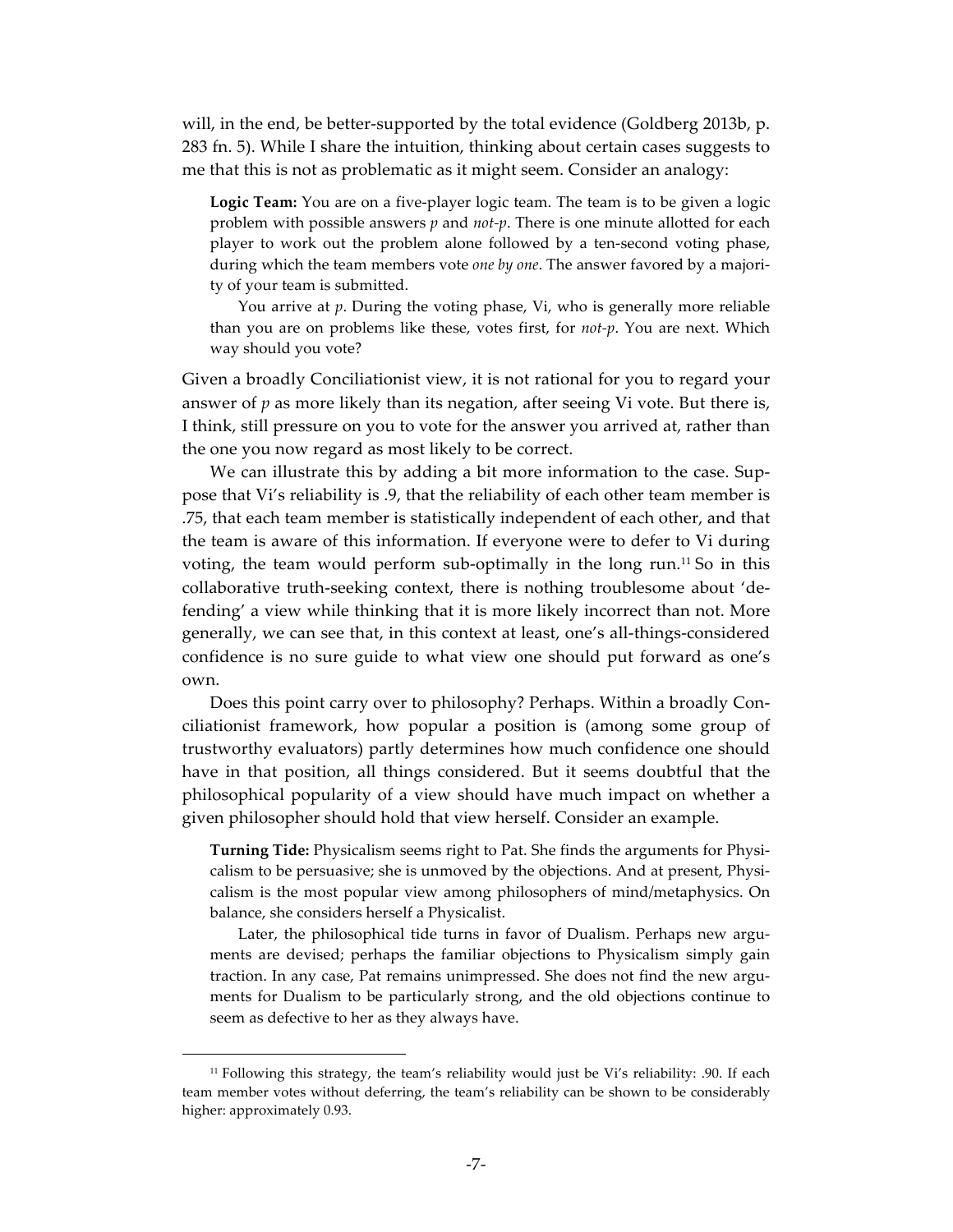What should Pat's view be, in a case like this? If Pat is a Conciliationist who happens to regard other philosophers of mind and metaphysics as generally trustworthy about philosophical matters (which we'll suppose she is), her allthings-considered confidence in Physicalism may well decrease as Dualism becomes the dominant view, perhaps dipping below .5. But what seems strange is that once Pat's all-things-considered confidence in Physicalism falls low enough, and once her all-things-considered confidence in Dualism rises high enough, she should stop being a Physicalist (and perhaps become a Dualist) — solely on the basis of its popularity, *and despite that, when she thinks about the relevant arguments and objections, Physicalism still seems more plausible to her*. Perhaps there is a special role for *one's own* consideration of the issues to play in contexts like these.

#### **4 Disagreement-insulated Inclination**

 $\overline{a}$ 

Thinking about the preceding examples suggests a different approach altogether: As a philosopher, my views should be informed only by the way that *some* of the evidence seems to me to point. In particular, I should set aside the evidence I get from the agreement and disagreement of other philosophers in thinking the issues through. The views that strike me as correct, with this disagreement evidence set aside, are the views I should hold. Of course, the evidence I get from agreement and disagreement remains epistemically relevant to my all-things-considered *beliefs*. But for the purposes of the larger project of which I am a part, in order to arrive at *my views*, I reason as if it is not.12

A good way to get a handle on the proposal is to think about how one typically reacts to a perceptual illusion, such as the one below.



Viewers almost always incorrectly judge the lettered regions to be different in shade. Importantly, the apparent discrepancy between these identically shaded regions tends to remain even after the viewer has become convinced

<sup>&</sup>lt;sup>12</sup> While this paper is about philosophy, the idea may have broader application to other collaborative, truth-seeking disciplines, such as in the Logic Team example.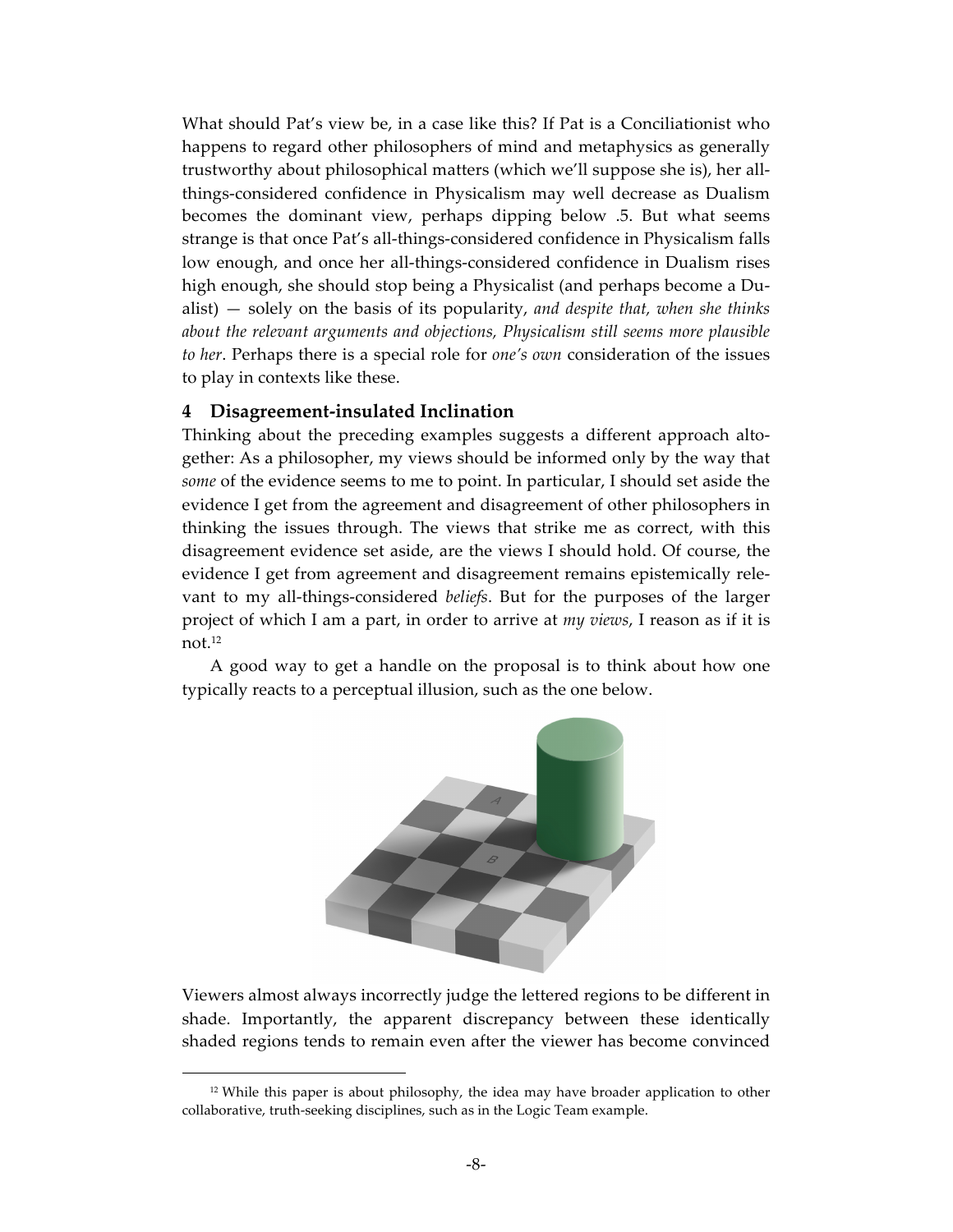of their constancy. The viewer continues to have the seeming or inclination, but does not endorse it.13

An analogous phenomenon occurs when one gains evidence that one's own reasoning about a given topic is likely to be defective in some way. Consider a case involving judgment-distorting drugs:<sup>14</sup>

**Deducing While Intoxicated:** Basil works through a non-trivial logic problem and comes to believe *p*. She then learns that, before she attempted to solve the problem, she ingested a drug that impinges on one's deductive reasoning skills. It causes ordinarily reliable thinkers to miss certain logic problems (such as the one she just tried) at least half of the time. She rereads the problem and finds herself inclined to reason as before: The information given still seems to her to imply *p*. But she refrains from endorsing this seeming and suspends belief.

In the story, Basil is, in some sense, *inclined* to accept a certain claim as true, but opts not to endorse the inclination because of evidence that the mechanisms that produced it may be epistemically defective in some way. This evidence about one's own cognitive capacities is widely known as 'higher-order evidence' (evidence about one's ability to evaluate evidence). Notice that the 'seemings' or 'inclinations' that persist despite what is learned are, in some way, not sensitive to this higher-order evidence. In some sense, one can retain the ability to see things *as if* the higher-order evidence were not there, or were not relevant.

But how is this observation relevant to philosophy? Evidence from disagreement (and agreement) is thought to provide higher-order evidence, too.15 So the suggestion, to put it roughly, is this: Philosophers should favor the views that seem right to them, ignoring certain bits of higher-order evidence (including evidence from disagreement/agreement). David Chalmers helpfully characterizes a related idea:16

[A] level-crossing principle... is a principle by which one's higher-order beliefs about one's cognitive capacity are used to restrain one's first-order beliefs about a subject matter. [...] We can imagine a cognizer—call him Achilles—who is at least sometimes insensitive to this sort of level-crossing principle. On occasion,

<sup>&</sup>lt;sup>13</sup> The seeming prompted by this illusion may involve *alief*, a representational mental state that can conflict with one's explicit beliefs. See Gendler (2008). For the purposes of this paper, the operative attitude will be *conditional belief*, not alief.

<sup>&</sup>lt;sup>14</sup> See Christensen (2007, 2010, 2011, forthcoming) for thorough discussion of similar examples.

<sup>15</sup> See Kelly (2005) and Christensen (2007) for influential early discussions that take this viewpoint.

<sup>&</sup>lt;sup>16</sup> Others have made reference to an idea like this as well. Schoenfield (2014, pp. 2-3) defines your 'judgment' as 'the proposition you regard, or would regard as most likely to be correct on the basis of the first-order evidence alone.' Horowitz and Sliwa (2015) make use of an idea in this vicinity in their discussion of one's 'first order attitude'. While these attitudes are close to the one I will rely on, the first-order/higher-order distinction turns out not to be quite right for the purposes of this paper.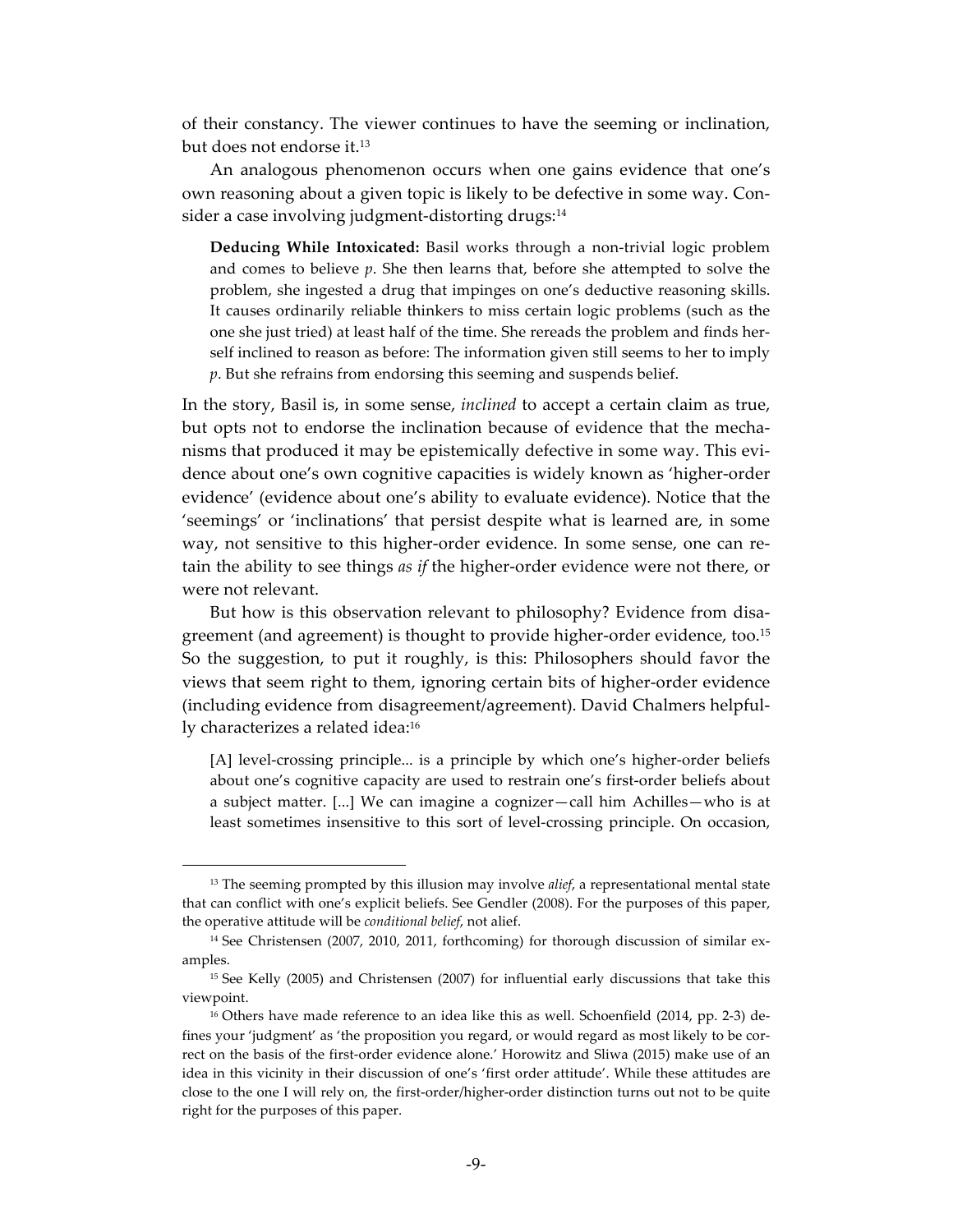Achilles goes into the mode of insulated cognition. When in this mode, Achilles goes where first-order theoretical reasoning takes him, entirely insulated from higher-order beliefs about his cognitive capacity. He might acquire evidence that he is unreliable about mathematics, and thereby come to believe 'I am unreliable about arithmetic', but he will go on drawing conclusions about arithmetic all the same. (Chalmers 2012, pp. 103-104)

This idea of 'insulated reasoning' will be useful. The thought is that in philosophy (and in other collaborative truth-seeking contexts), we should try to reason in a way that is insulated from certain evidence, including the evidence we get from disagreement, in determining our views. For reasons we will discuss, it will turn out that we do not want to be insulated from *all* higher-order evidence, as Achilles is in Chalmers' example. But before we can discuss which evidence we will want to wall ourselves off from, we will need to say a bit about what 'walling off' or 'insulation' amounts to. As it stands, it is unclear from Chalmers' discussion whether insulated reasoning is supposed to be something that we humans ever do or are even capable of.

The relevant sort of reasoning is of a quite familiar variety: conditional reasoning. We reason conditionally when we reason *as if*, or *supposing*, or *on the condition that* our evidence were different than it actually is.17 Conditional reasoning can be divided into *additive* and *subtractive* varieties. In additive cases, we introduce a supposition over and above whatever evidence we already have, and then reason accordingly (e.g. 'Supposing we get to the DMV by ten, I think it's likely that we'll be out of there by noon.'). Subtractive cases are less common. In such cases, we focus only on a subset of our evidence, ignoring or bracketing some of the evidence we already have, reasoning as if it were not there.18 Trial jurors are sometimes expected to engage in this kind of reasoning when a piece of evidence is deemed inadmissible. <sup>19</sup> Suppose, for example, that unambiguous video footage of a defendant's crime was collected without a search warrant. A juror who becomes aware of the video might well be instructed to assess the likelihood that the defendant is guilty – setting the video evidence aside altogether. Of course, the verdict she reaches may differ markedly from her all-things-considered opinion about the guilt of the defendant.

<sup>17</sup> There is some impulse to understand claims of the form 'Conditional on evidence *E*, I think *p*' counterfactually: 'Were I to acquire evidence *E*, I would think *p*' This impulse should be resisted. An example from Horowitz (2015) can be used to illustrate this. Imagine that Ivan becomes severely irrational whenever he believes that spiders are nearby. But let us add, realistically, that Ivan can suppose that there are spiders nearby without any significant problems. What Ivan does think, on the supposition that there are spiders nearby, may turn out to be quite different from what he would think, were he to learn that spiders are nearby.

<sup>&</sup>lt;sup>18</sup> It is worth noting that subtractive conditional reasoning is, formally, more problematic than the additive conditional reasoning. We understand conditionalization; can we make sense of 'de-conditionalization'? See Joyce (1999) and Christensen (1999).

<sup>&</sup>lt;sup>19</sup> Thanks to an anonymous referee for suggesting this example.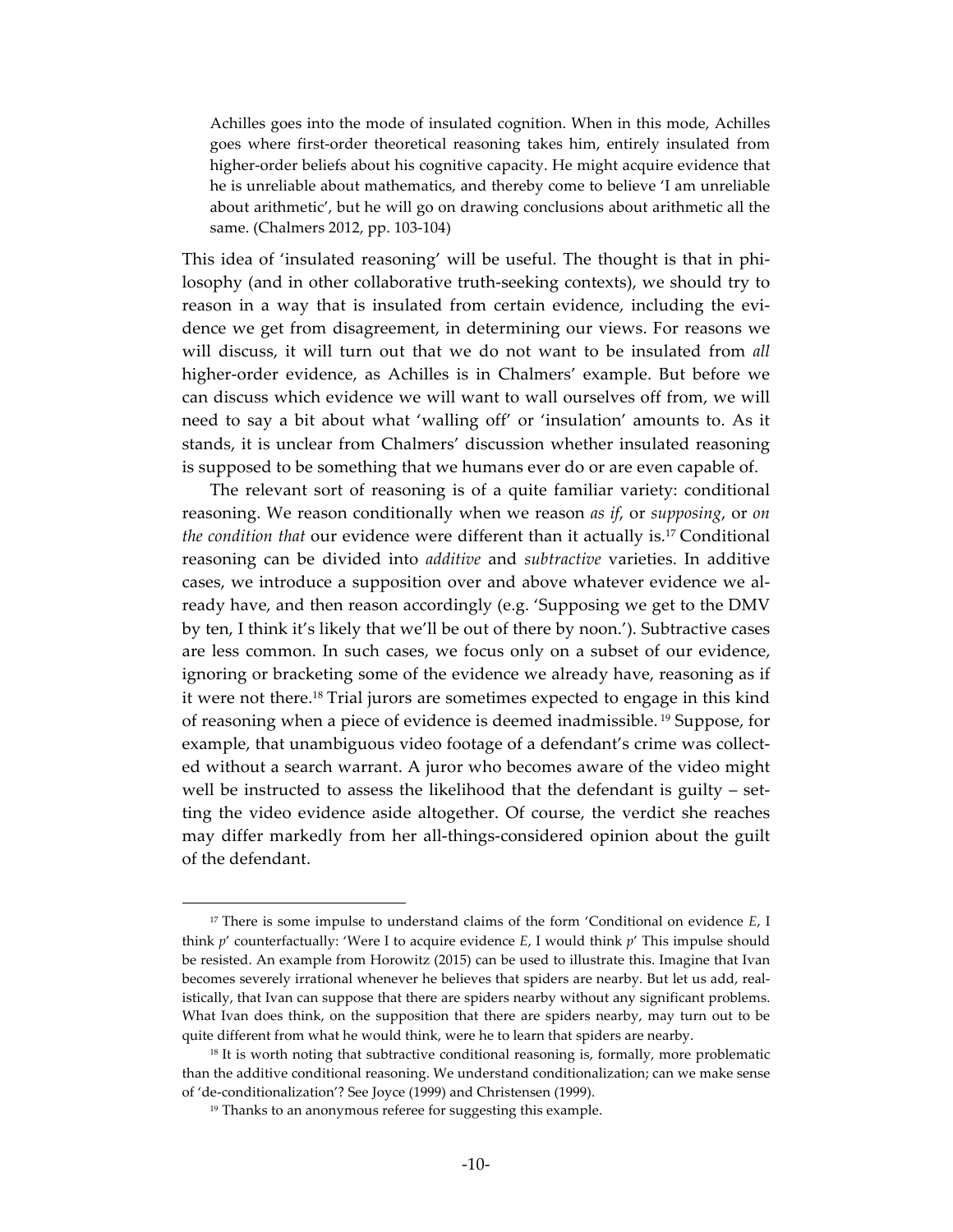In both additive and subtractive cases, a person evaluates which way some body of evidence (which may or may not be the evidence she in fact possesses) seems to her to point. For ease of expression, if a certain body of evidence *E* seems to me to support *p*, we will say that I am *inclined*, on *E*, toward *p*.

We can now put the driving thought this way: When one is doing philosophy with the aim of determining her philosophical views, she should not be evaluating all of the evidence she has. Instead, she should be focusing on a special subset of this evidence. Her views should be determined by her inclinations on this evidence (i.e. by the way this evidence seems to her to point). What is the special subset of evidence? Provisionally, we will say that the relevant subset is: All of the evidence minus that from disagreement and agreement of fellow philosophers. So, on this picture, a person's philosophical views should be her *disagreement-insulated inclinations* (i.e. the positions that seem to her supported by the evidence not from agreement and disagreement of her peers). To see how this should work, we can apply it to the Turning Tide example that caused some trouble for the speculation picture.

At the end of the Turning Tide example, the available arguments and evidence seemed to Pat to support Physicalism, but the field was dominated by Dualists. On the current proposal, in arriving at her philosophical views, Pat is supposed to think about all of the evidence except for the evidence from disagreement and agreement. This body of evidence includes the arguments and objections with which she is familiar, and which, on balance, seem to her to support Physicalism. In other words, Pat's disagreement-insulated inclination is toward Physicalism. This makes her a Physicalist.

This is not to say that she should *believe* Physicalism to be true, or even that she should be more confident of Physicalism than she is of its negation. If she had to bet on one of the two positions, it would be wiser for her to bet on Dualism, given its popularity among philosophers whom she has good reason to respect. So her all-things-considered confidence in Physicalism may be rather low, since it is sensitive to *all* her evidence, which includes the evidence from disagreement. But the key point is that, as a member of the philosophical community, one's holding of a view and one's all-things-considered level of confidence in the truth of that view can come dramatically apart.

#### **5 Answering the Dilemma**

We began this paper seeking an attitude that would enable us to practice philosophy in a sincere, rational way. Disagreement-insulated inclination is an appealing candidate for the elusive attitude we sought. This section explores how well the attitude fares with respect to the sincerity and rationality desiderata, and discusses the role that these inclinations should play more broadly.

*Sincerity*: Can disagreement-insulated inclination support sincerely held philosophical views? The Physicalism example discussed at the end of the previous section provides some reason to think so. For Pat does seem to be a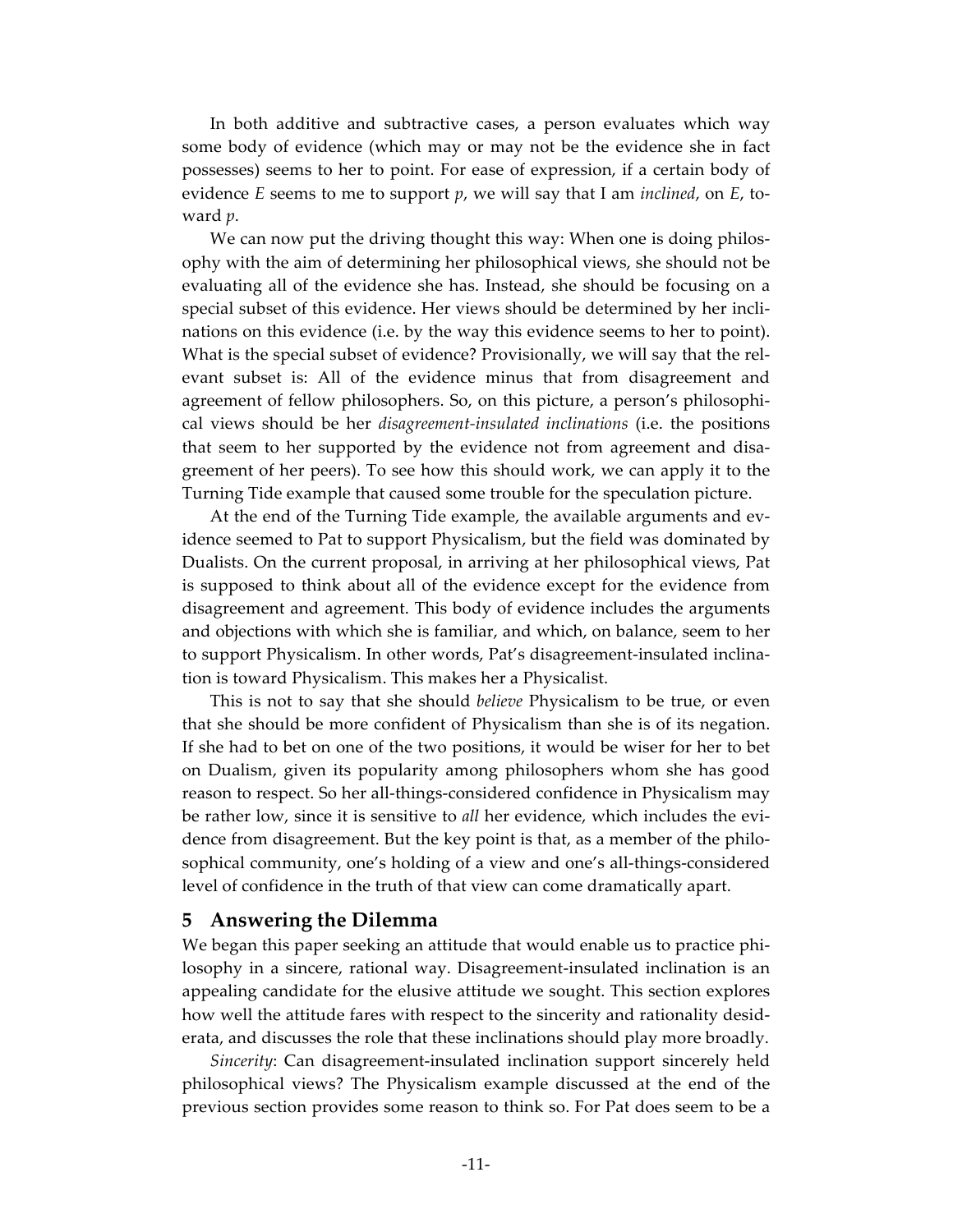sincere Physicalist – both before and after Dualism becomes the dominant view. It should be recognized, however, that there is one way in which Pat's commitment is less than fully sincere: She regards Dualism as more likely to be true, all things considered. Nonetheless, it seems clear that Pat's commitment to Physicalism remains sincerely held, in an important sense. When we characterized the sincerity desideratum initially, we wanted it to be the case that the views we hold would trace back to our own consideration of the issues. We wanted our views to *seem right* to us, in some important sense. And Pat's commitment to Physicalism meets these conditions with flying colors. So, at least in this case, disagreement-insulated inclination seems well suited to support the desired sort of sincerity.

Of course, there is a real question about *why* disagreement-insulated inclination is able to support sincerity. After all, disagreement-insulated inclination is a special case of subtractive conditional reasoning (i.e. reasoning that involves bracketing some of one's evidence). And subtractive conditional reasoning does not generally foster sincerity of the relevant sort: Think of the juror who judges the defendant to be innocent only because she bracketed overwhelming video evidence ruled inadmissible during her deliberation. This juror is inclined, on the admissible evidence, toward the conclusion that the defendant is innocent. But, presumably, this juror's inclination would not be sincere, in the relevant sense. Why should we expect that, as a rule, our philosophical inclinations will be more sincere than the juror's inclination in this example?20

In thinking about this, it is important to note that the view on the table is decidedly not that any old use of subtractive conditional reasoning will deliver sincere inclinations. Given a body of evidence, one can take any chunk of it and set it aside in one's reasoning. When one does this, the inclinations one has will certainly not always 'seem right' in any important sense at all. It will matter crucially which evidence one sets aside. But, then, what makes disagreement evidence so special? Why does bracketing evidence from disagreement tend to result in seemings with which we sincerely identify?

As it happens, this property is not unique to disagreement evidence: It is a feature of higher-order evidence more generally. Very often, bracketing higher-order evidence will tend to facilitate sincere inclinations of the relevant kind. Recall the example of Basil and the judgment-distorting drug. There, Basil arrives at *p* by reasoning herself through the logic problem directly. In the end, she declines to trust the output of this reasoning, because of information about the likely effects of the drug she took. All things considered, Basil might well regard *p* and *not-p* as equally likely to be correct. But even if she regards both propositions as equally likely, she does not necessarily harbor identical attitudes toward the two propositions. Importantly,

<sup>&</sup>lt;sup>20</sup> Thanks to an anonymous referee for posing this question.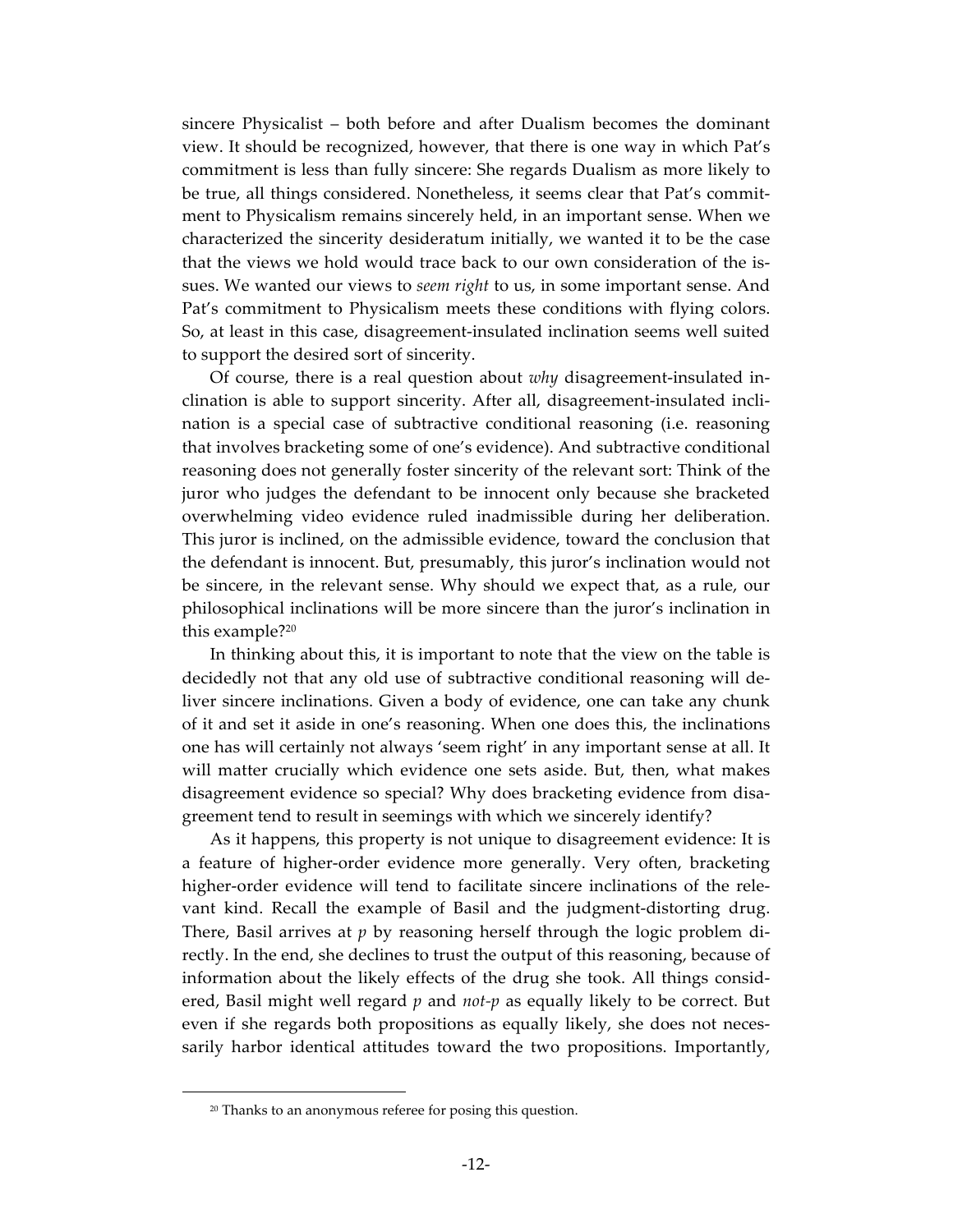Basil still has access to her direct thinking about this question, which led her to *p*. As a result, if asked to defend *p*, Basil will have something sincere and substantial to say – even if it turns out to be incorrect. If asked to defend *notp*, she may not have much to say at all – and if she were to try, it might well feel to her as though she is trying to trick her audience. The key point is that a certain kind of sincerity remains connected to Basil's first-order judgment, even when she admits that the first-order judgment is likely to be mistaken.

Higher-order evidence leads one to doubt one's own *direct thinking* about some core body of evidence. But there can often be a kind of seeming produced by that direct thinking – whether or not one trusts it. Even after one acquires evidence that the direct thinking is not reliable, the direct thinking does not tend to vanish; it will still be there, and it may even be correct. And when the direct thinking is still there, we will be in a position to advocate for the conclusion it produced in a way that bears important hallmarks of sincerity: The position will seem right to us in a psychologically gripping way, and we will have something substantial to say in support of it, which we can see no flaw in. In short, because disagreement is a species of higher-order evidence, it seems plausible that bracketing disagreement will tend to support the kind of sincerity that No Rational Belief seemed to place in jeopardy.21

*Rationality*: Let us now turn to rationality. There are two important questions to address here. First, is the attitude of disagreement-insulated inclination rationally assessable? And, second, can we be rational in taking this attitude toward our controversial philosophical views? There is good reason to think that the answer to both questions is 'yes.' Evidence from disagreement is, in general, what precludes us from rationally believing our controversial philosophical views. With the disagreement evidence set aside, being inclined toward a view can indeed be rational – so long as the view one is inclined toward is in fact the view that the remaining evidence supports. A modified version of the judgment-distorting drug case discussed earlier can be used to illustrate the operative rational norm.<sup>22</sup>

**Deducing While Intoxicated 2:** Basil and Sage both attempt to solve a challenging logic problem with correct answer *p*. Before attempting the problem, each logician learned that she ingested a drug that impinges on one's deductive reasoning skills. During past experimentation, Basil and Sage discovered that they tend to answer challenging logic problems correctly about half the time, after having ingested the drug.

On this occasion, Basil correctly deduces *p*, while Sage loses track of a negation symbol, and arrives at *~*p. After obtaining these results, both immediately temper their confidence in their respective answers considerably, because they

<sup>21</sup> Here, one might be tempted to ask: Why *only* bracket disagreement evidence in one's philosophical reasoning? Why not just bracket all higher-order evidence? These questions lead to some interesting complexities, which will be addressed in §6.

<sup>&</sup>lt;sup>22</sup> See Christensen (forthcoming) for discussion of closely related questions.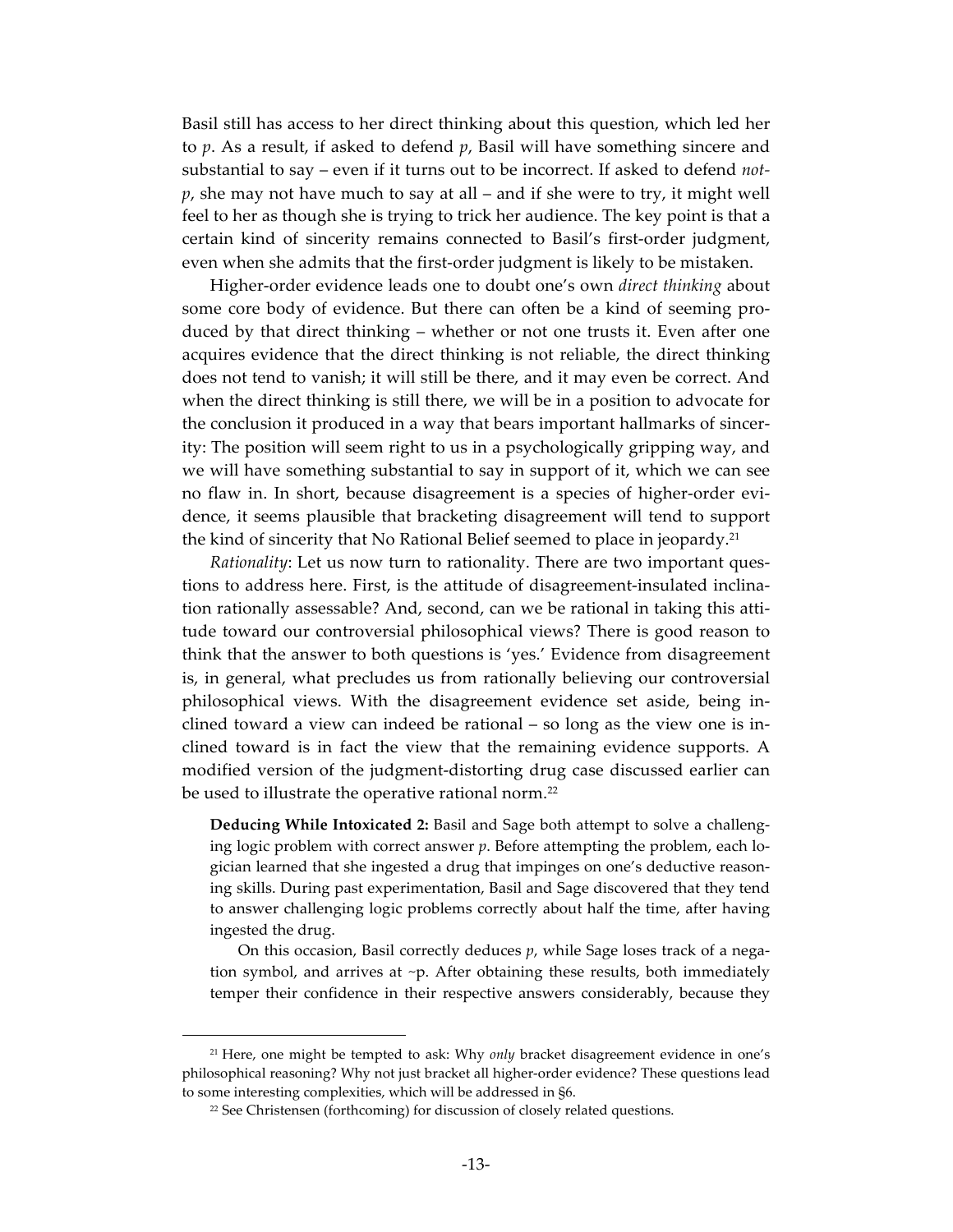suspect that their logical reasoning faculties were off-kilter. Indeed, despite having reached different answers, both logicians end up with the same level of confidence in *p*: .5.

Basil and Sage ended up at the same place. But intuitively, we want to say that Basil's reasoning was totally rational and that Sage's was not (since Sage's reasoning was based importantly on a mistake).<sup>23</sup> Thinking about this case in terms of inclination can help us to account for this intuition. Even though Basil and Sage have the same attitude toward *p*, all things considered, notice that *setting aside evidence about the drug*, Basil and Sage are inclined toward different positions. (Basil might say: 'If this drug's a dud, then definitely *p*.' Sage might say: 'If this drug's a dud, then definitely ~*p*.') And notice that because the non-drug evidence really does support *p*, only Basil's inclination is fully rational. So it does seem to make sense to say that insulated inclinations can be assessed for rationality.

We should think of this situation as analogous to the situation that we philosophers are often in. With respect to our all-things-considered attitude, philosophical disagreement may compel us to be at the same place: agnosticism. But setting the evidence from disagreement and agreement aside, we will still have our inclinations, and these will differ from person to person. Some of us are like Basil, rationally inclined toward the position the relevant evidence supports. Others of us are like Sage, mistakenly inclined toward some other position. So it will not turn out that *all* philosophers who take the attitude of disagreement-insulated inclination are fully rational in holding their views. But so long as one's inclination is directed toward the position that is in fact supported by the relevant evidence (i.e. the evidence not from disagreement), one *can* be rational in holding that position as one's view. While it may be irrational to *believe* one's controversial philosophical views, it is not necessarily irrational to *be inclined toward them*, setting disagreement aside.

*The Role of Inclinations*: At this point, we have seen that the prospect of holding controversial philosophical views in a sincere, rational way can survive the threat posed by disagreement – provided that we philosophers take the right kind of attitude toward our controversial views. But if we adhere to this guideline – if the attitude underlying our philosophical commitments is that of disagreement-insulated inclination – one might wonder about the status of any actions based on those commitments.

A person's philosophical commitments are rarely wholly inert; they may lead a person to make assertions or to pursue courses of action. This raises difficult, important questions. If we are supposed to harbor two distinct attitudes toward certain philosophical propositions – our all-things-considered

<sup>&</sup>lt;sup>23</sup> Kelly (2010, pp. 122-124) discusses a case with a similar structure (though no drugs are involved).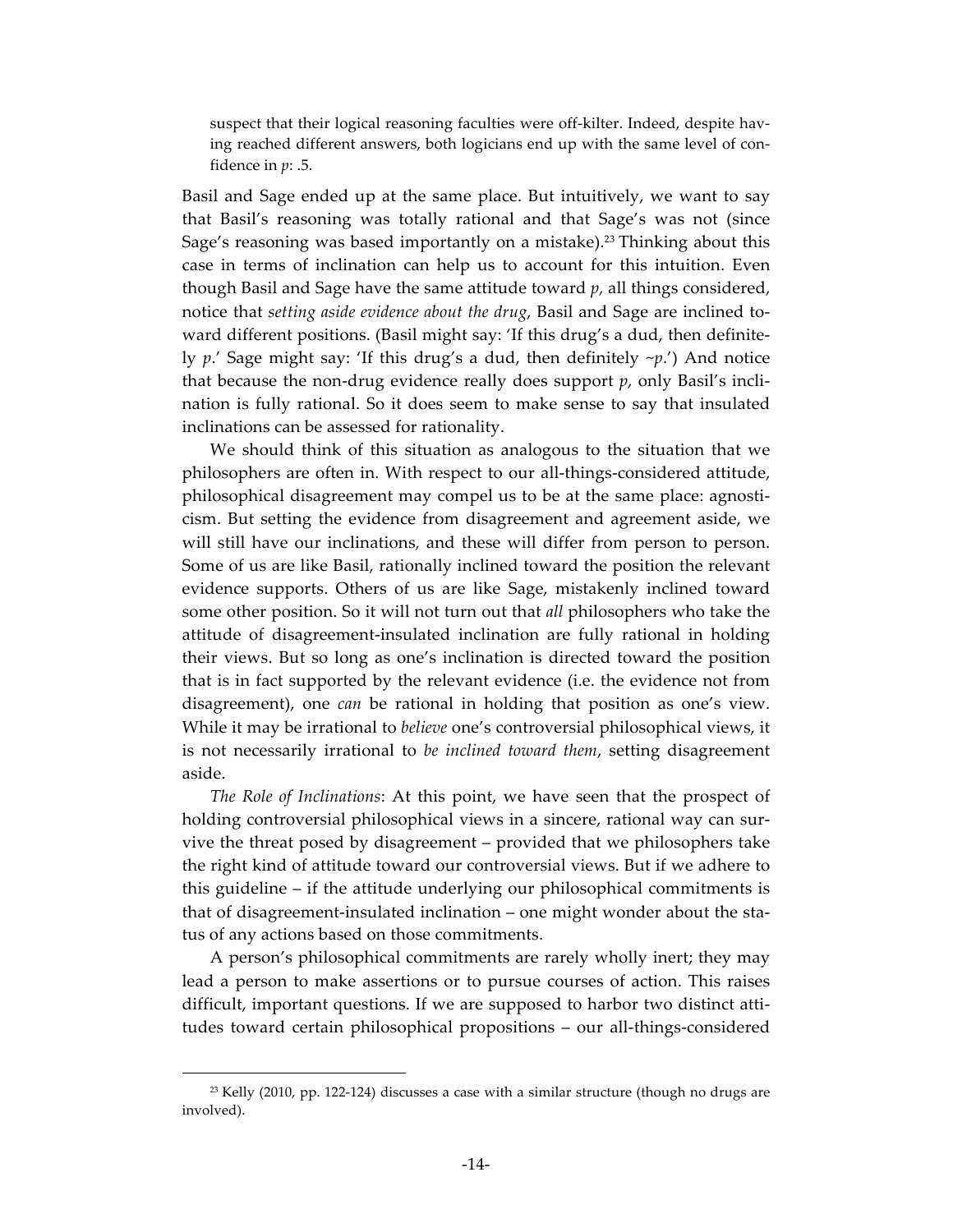credence and our dispute-insulated view – on which should we rely when we teach our classes, when we advocate for public policies, when we vote, or when we directly influence public policy in other ways?<sup>24</sup>

Though it may not be possible to answer these questions in a uniform or categorical manner, it will be instructive to consider several different contexts, to illustrate how these questions can be answered, and the kinds of considerations that are relevant, in thinking through these issues. To start, consider a medical example:

**Doctors:** Holly is one of fifty doctors who are all concerned with a specific illness. These doctors have two distinct responsibilities related to this illness: They treat patients who are suffering from the illness, and they also perform research into how the illness should be treated.

There are two main drugs available for treatment and research: X and Y. Though there is a large body of data available concerning the efficacy of these drugs, the data are not fully conclusive. Forty-five of the doctors are inclined to think that  $X$  is more effective, but the other five – including Holly – are inclined to think that Y is more effective. For medical reasons, it is not possible to administer both X and Y to a single patient safely. And, in addition, it is not possible for a doctor to research more than one of these drugs at a time.

Holly knows all of this and is trying to determine both how she should treat the patients she sees and where she should focus her research efforts.

Given certain assumptions about the above case, it seems clear that all the  $dotors - Holly included - should administer X to their patients. To see this,$ suppose that Holly does not see herself as any more likely to make accurate assessments of drug efficacy than the other doctors. Indeed, in the past, when there has been an absence of consensus among the doctors about which of two drugs is most efficacious, the larger group has tended to be right nine times out of ten. Given this track record, and given that a great majority of the doctors judged X to be more effective on this occasion, it would seem irresponsible for Holly (or any other doctor possessing the same evidence) to do anything other than administer X to an ailing patient.

At the same time, it may well make good sense for Holly to investigate the efficacy of Y in her research. As a member of the research community, Holly should do whatever will aid the group in its efforts to determine conclusively which drug is most effective. Toward this end, it may not be optimal to have all fifty doctors devoting their research efforts to the same drug – even if that drug is currently the most promising one. Instead, it may be more efficient to have a majority of the doctors researching the most promising drug, with the rest researching alternatives that still have a decent chance of turning out to be the best.<sup>25</sup> If we add that the doctors, as a rule, tend to pro-

<sup>24</sup> Thanks to the Editors of *Mind* for raising these questions.

<sup>25</sup> See Ch. 8 of Kitcher (1993) for a thorough defense of the epistemic advantages bestowed upon a scientific community by this kind of diversity. One intuitive takeaway of Kitcher's dis-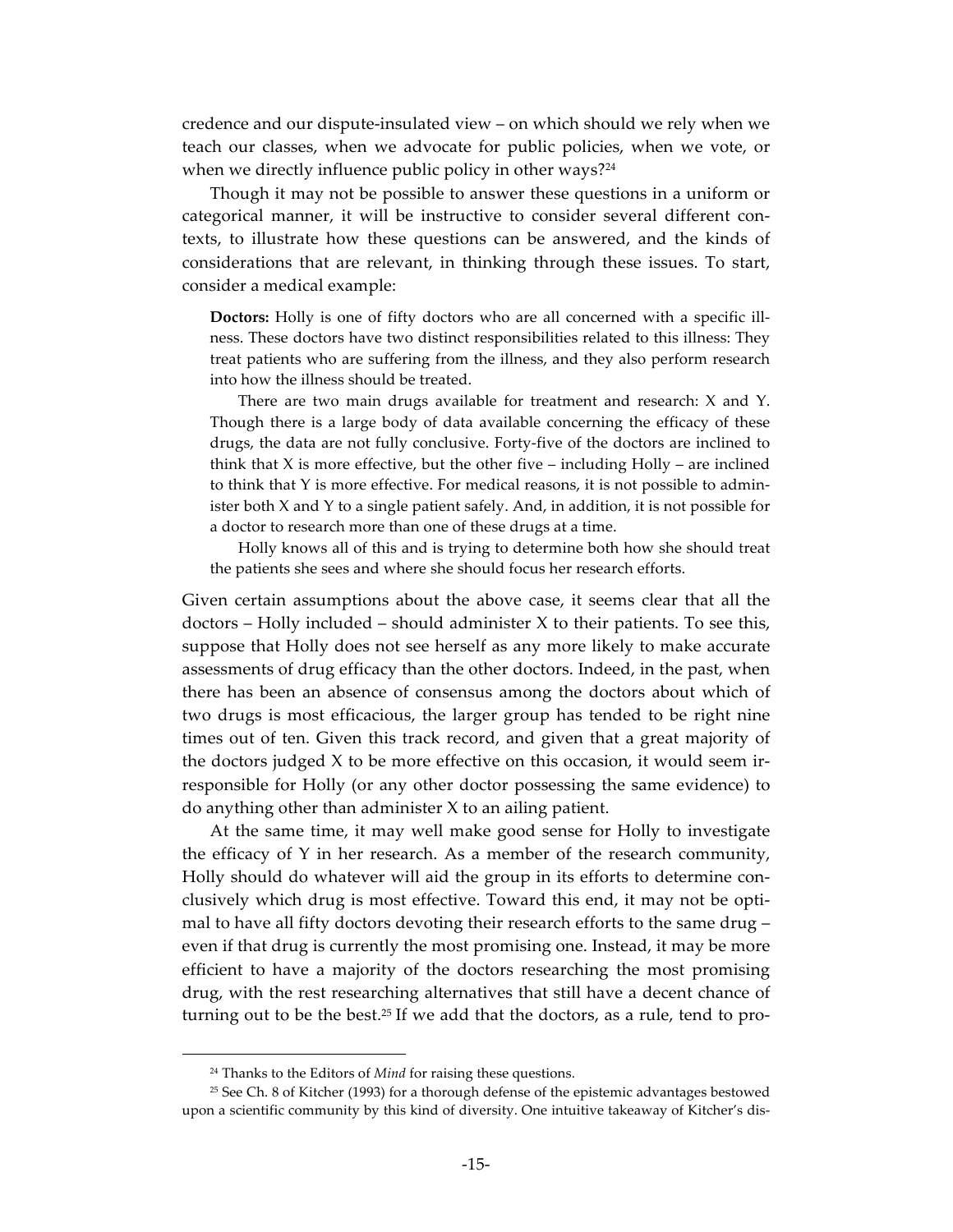duce their best research when they are permitted to investigate whichever drug sincerely seems to them to be the best, then it will make sense for Holly to research Y (even though she will be administering X to her patients).

With this example in mind, we can consider another structurally similar example, in the realm of public policy. Suppose that Gavin is an expert on some issue of public importance and is assessing the merits of a policy, which may soon be enacted. When he thinks about the issue directly, he finds himself inclined toward the view that the policy is likely to have a quite positive impact. But, like Holly, Gavin is in the minority. The vast majority of other experts hold that the policy will, if enacted, have a quite negative impact. In the past, when Gavin has been in the minority like this, he has tended to be wrong much more often than right. As a result, he adopts two distinct attitudes toward the policy: He harbors a sincere, disagreement-insulated view that the policy would be beneficial, while his all-things-considered opinion is that the policy is more likely to be detrimental. When it comes time to take action, on which of these attitudes should Gavin rely? Naturally, the answer to this question will depend on the specific act he is contemplating.

If Gavin is the governor and thereby has the ability to enact or veto this policy entirely on his own, it is clear that he should veto the policy. The case is relevantly similar to the one involving Holly's treatment of her patients. Gavin, like Holly, should pursue the course of action that is likeliest to bring about a favorable outcome, given all the information available. It would seem irresponsible to enact unilaterally a policy that the vast majority of experts deem likely harmful.

In contrast, suppose that Gavin and the other experts are all members of a committee tasked with assessing the likely effects of the policy in question. Here, it is important for Gavin to advocate for his insulated viewpoint, describing the direct considerations that incline him to think that the policy is likely to bring about a favorable outcome. If Gavin is wrong, then, with any luck, the rest of the committee will be able to identify direct considerations that outweigh or undermine the ones he raised. Of course, there is some chance that his advocacy will sway the group to favor the policy. As long as the other experts on the committee are generally reliable in making these sorts of direct assessments, this change of opinion ought to be more likely to occur when Gavin happens to be right. If Gavin were to stay quiet in such a case, then the committee would be less likely to correct itself.

Voting contexts raise still different issues. First, consider a jury that votes. One reason for jurors to rely on their disagreement-insulated attitudes in determining how to vote is that doing so will tend to make the group more ac-

cussion is that communities that rapidly approach consensus can be at a disadvantage, since inevitably they will occasionally converge around a mistaken opinion – which turns out to be quite inefficient. It is better for a community to hedge its bets, delaying convergence until the situation is relatively clear.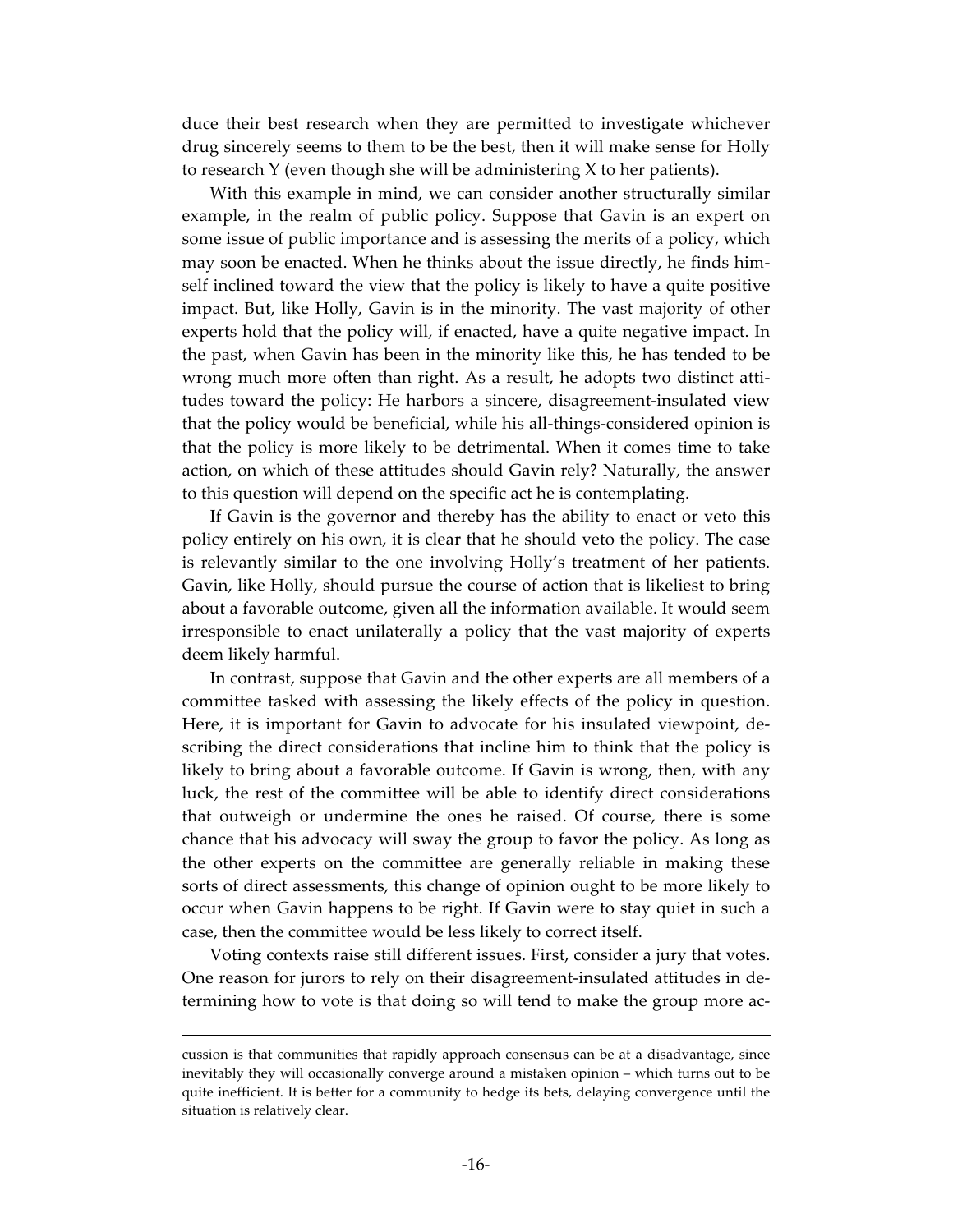curate. As we saw in the Logic Team example, a group can have a higher probability of reaching the right verdict when the group members reason and vote independently than if they all defer to the most reliable individual person in the group.<sup>26</sup> And insulation from disagreement can serve to enforce this kind of independence, thereby making the group more accurate.<sup>27</sup>

Let us turn to citizen voting. Suppose that Gavin is now contemplating whether to vote for or against the policy mentioned above. This is a particularly complex case.<sup>28</sup> On the one hand, there is some intuitive pressure to say that if Gavin really does regard the policy as likely to be detrimental, all things considered, on the basis of expert testimony, then he should vote against the policy. On the other hand, the considerations about group accuracy discussed in the context of jury voting, which count in favor of insulation, also seem applicable in this case. So there is a tension here that cannot be resolved in the abstract, without reference to the particulars of a given case.<sup>29</sup>

The context of teaching also raises difficult and important issues. In one's efforts to portray a controversial philosophical issue honestly and fairly to one's students, is it better to rely on one's insulated attitude or on one's allthings-considered attitude? It is worth noting that one need not rely on only one of these attitudes in all aspects of one's teaching. For example, a philosopher should not present her controversial views in the same way that an introductory science teacher would present an established scientific theory: She should make clear to the students that there are well-qualified philosophers on both sides. But a teacher's own inclinations can play a role in her teaching: She may tell her students how things look to her, when she considers the matter directly. And she may encourage the students to work out their own views by directly considering the relevant arguments. Similarly, these attitudes may figure in complex ways in other decisions a teacher might make (e.g. in deciding what to put on the syllabus, or in designing exams).

There are certainly going to be many other contexts in which it may not

 $26$  Condorcet's (1785) jury theorem shows this. The Logic Team is, in a way, an application of the theorem.

<sup>27</sup> Insulation can prevent *herding* – congregating around a particular opinion – which is a natural result of properly accounting for disagreement evidence. See Lackey (2013) for a discussion showing that independence in belief-forming contexts is a tricky issue to resolve.

<sup>&</sup>lt;sup>28</sup> One layer of complication stems from the fact that the body of voters might not properly be regarded as a 'truth-seeking body' in the way that juries can be. Instead, we might think of voting as a fair way to reconcile our incompatible preferences. On this picture, Gavin is entitled to vote for the policy he would prefer to see enacted, quite apart from its likely consequences for society at large. To circumvent this worry, we can suppose that Gavin would prefer to enact the policy if and only if it is likely to have a positive impact, on the whole. See, e.g., Estlund (2008) for discussion of these issues.

 $29$  For example, one issue that arises here is that of expertise. In citizen voting, a person may not think that her fellow voters are particularly reliable with respect to the issue being voted on. The strength-in-numbers consideration discussed previously is applicable only if the other voters are sufficiently reliable, with respect to the disputed issue.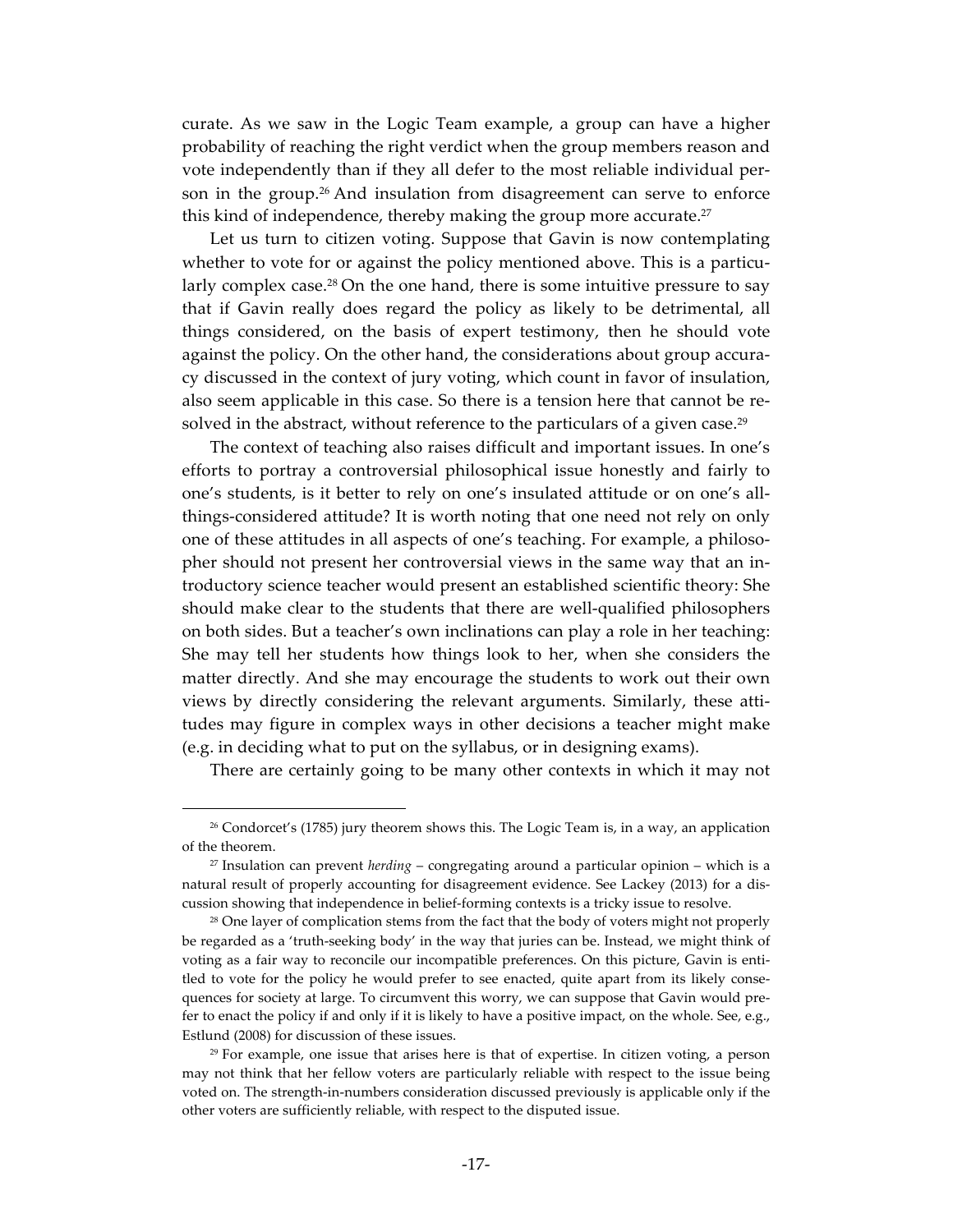always be clear which of one's attitudes one should rely on. This should not trouble us. In a real-world medical context, the treatment of patients and the research into potential treatments may not be cleanly separable (as was supposed in the Doctors example). Such a case would make it difficult to determine whether and to what extent any of the doctors should be acting on their insulated views. Real-world cases are messy, and we should not assume that there is bound to be a clean way to handle them. Nonetheless, we can often identify some of the considerations that are relevant to making these kinds of determinations.

Broadly speaking, we have observed two distinct benefits that can be associated with relying on one's disagreement-insulated attitude (rather than on one's all-things-considered attitude): First, a distinctive kind of sincerity can be enabled. Second, the efficiency of a deliberative, truth-seeking body can be enhanced due to the way that insulation can foster a valuable sort of cognitive diversity. Which attitude a person may choose to rely on in a given context will depend on which of these benefits can be obtained and on the extent to which she values them in that context. A philosopher may place a high value on sincerity; a doctor seeing patients may not.

Insulated inclination is not a general substitute for belief. It is a separate item in our epistemic toolkit, to be used when the task before us makes its use appropriate. I suspect that there is no simple rule precisely describing the conditions that warrant reliance on an insulated attitude. But it does seem that, in the context of doing philosophy, employing a certain kind of insulated reasoning does make good sense.30

## **6. Inclination, insulated from what?**

 $\overline{a}$ 

I will conclude by exploring whether disagreement evidence is the only kind of higher-order evidence from which our philosophical reasoning should be insulated – for there is a compelling case to be made that our philosophical reasoning should be insulated from at least some other kinds of higher-order evidence as well.

While disagreement in philosophy can be used to argue persuasively for No Rational Belief, it is by no means the only route to this conclusion. Sup-

<sup>&</sup>lt;sup>30</sup> It might be thought that the foregoing picture runs into difficulties when accounting for philosophical assertions – particularly if it is assumed that warranted assertion requires knowledge or rational belief. There are two important observations to make about this worry. First, it should be noted that this is not a special problem for the insulated inclination picture described here; it arises as soon as No Rational Belief is assumed. Second, it is worth pointing out that there may be some divergence between philosophical norms of assertion and ordinary norms of assertion. See Goldberg (2013b) and DeRose (forthcoming) for discussions that explore this idea. If norms of assertion are contextually sensitive in this way, it should be possible to generate norms of philosophical assertion that are compatible with the picture outlined in this paper. One specific such suggestion is that, in the context of philosophy, an assertion is warranted just in case it is based on a rational inclination, insulated from the appropriate evidence.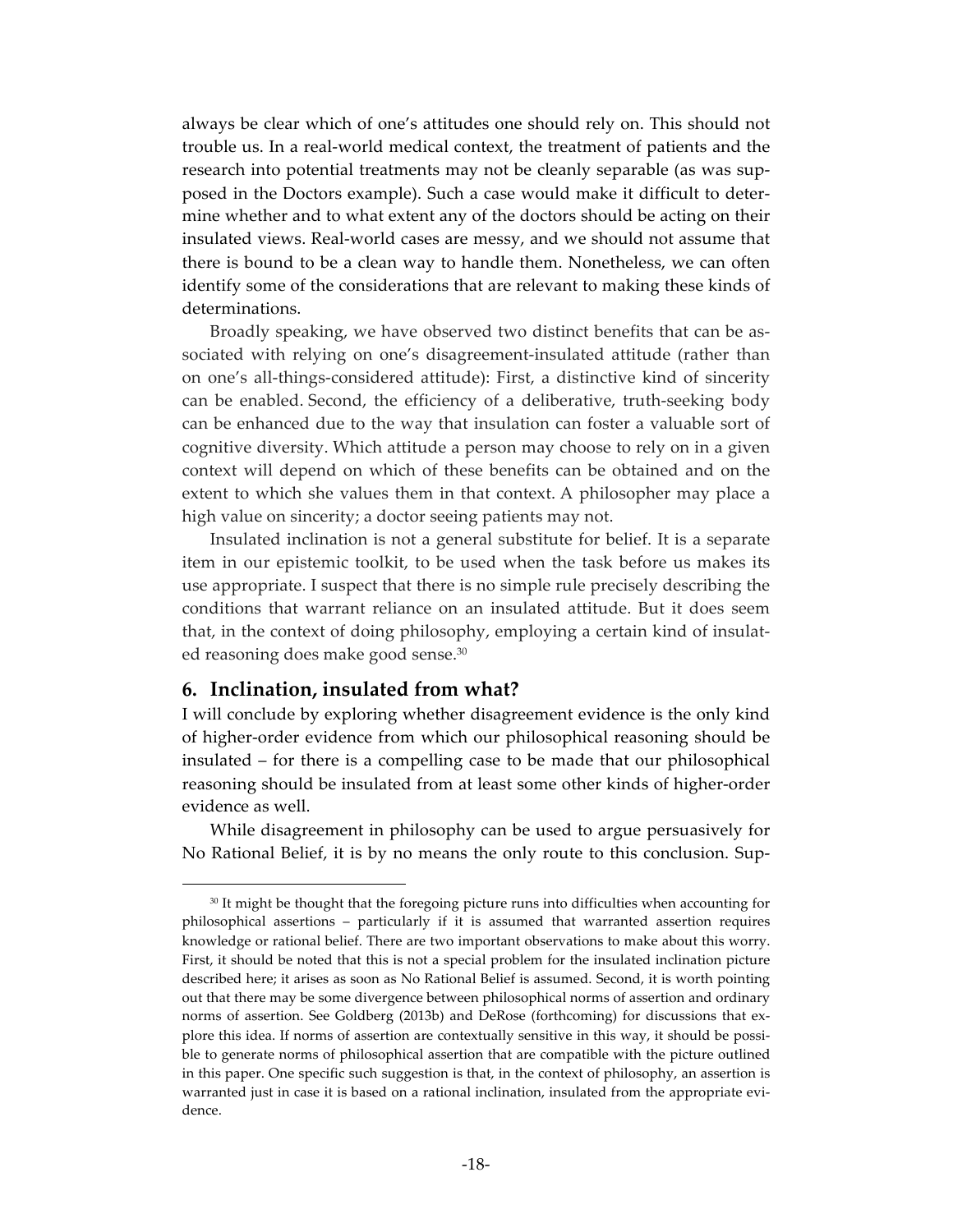pose that Erika, a committed Conciliationist, is philosophizing in her office. She discovers a philosophical question that, as far as she knows, has never been investigated by philosophers before. Since there is no disagreement (that she is aware of), her disagreement-insulated inclination and her allthings-considered opinion will match. After some reflection on this new question, she finds that  $p$  seems right to her. But then she pauses, thinking about how much confidence she should have in *p*, given that it seems right. And it is not at all clear that Erika can, all things considered, regard *p* as likelier than its competitors. Here is one route Erika might take to a more agnostic position on *p*: 31

**Expected Disagreement:** Although there is no disagreement about whether *p* yet, Erika expects there soon to be some. She thinks that this question is exceedingly likely to provoke disagreement from philosophers whom Erika respects (though she may not be able to predict exactly who will be on which side). She decides that she needn't wait for anyone to say the words 'I disagree.' In anticipation of the disagreement, she divides her confidence equally between *p* and *p*'s soon-tobe competitors.

The above reasoning can be transformed into a more general argument for agnosticism about difficult issues in philosophy. So there might well be disagreement-independent reason to refrain from having much confidence in some of one's philosophical views. And if there is, then for certain philosophical questions (such as those which are likely to engender substantial disagreement), disagreement-insulated inclination cannot fully deliver on its promise: It cannot allow us to arrive at firm, rational opinions about how these philosophical questions should be answered.

One way to react is to recognize that 'evidence from expected disagreement,' like evidence from actual disagreement, constitutes higher-order evidence of a certain sort. (The knowledge that fellow philosophers are likely to disagree with one, about a particular question, is some evidence that one's own thinking about this question is likely to be somehow mistaken.) Perhaps the next move is to demand more insulation – insulation from all higherorder evidence. Let's call an inclination based solely on first-order evidence 'fully insulated.' <sup>32</sup> So on this new proposal, our philosophical views should be our fully insulated inclinations. This would allow Erika to have the view that *p*, since *p* seemed correct to her before considering certain higher-order

<sup>&</sup>lt;sup>31</sup> There are other higher-order routes to agnosticism in philosophy that make no essential reference to actual disagreement. Ballantyne (2014) pursues one such route, which appeals to the merely could-have-been disagreement of "counterfactual philosophers" (people who likely would have disagreed with your philosophical views, had they chosen to pursue philosophy). Frances (2016) discusses a different route, which involves being aware of one's past philosophical failings. Yet another route may flow from thoughts about the difficulty of philosophical questions.

 $32$  Recall that this was the kind of insulated reasoning that Chalmers (2012) and others seemed to have in mind.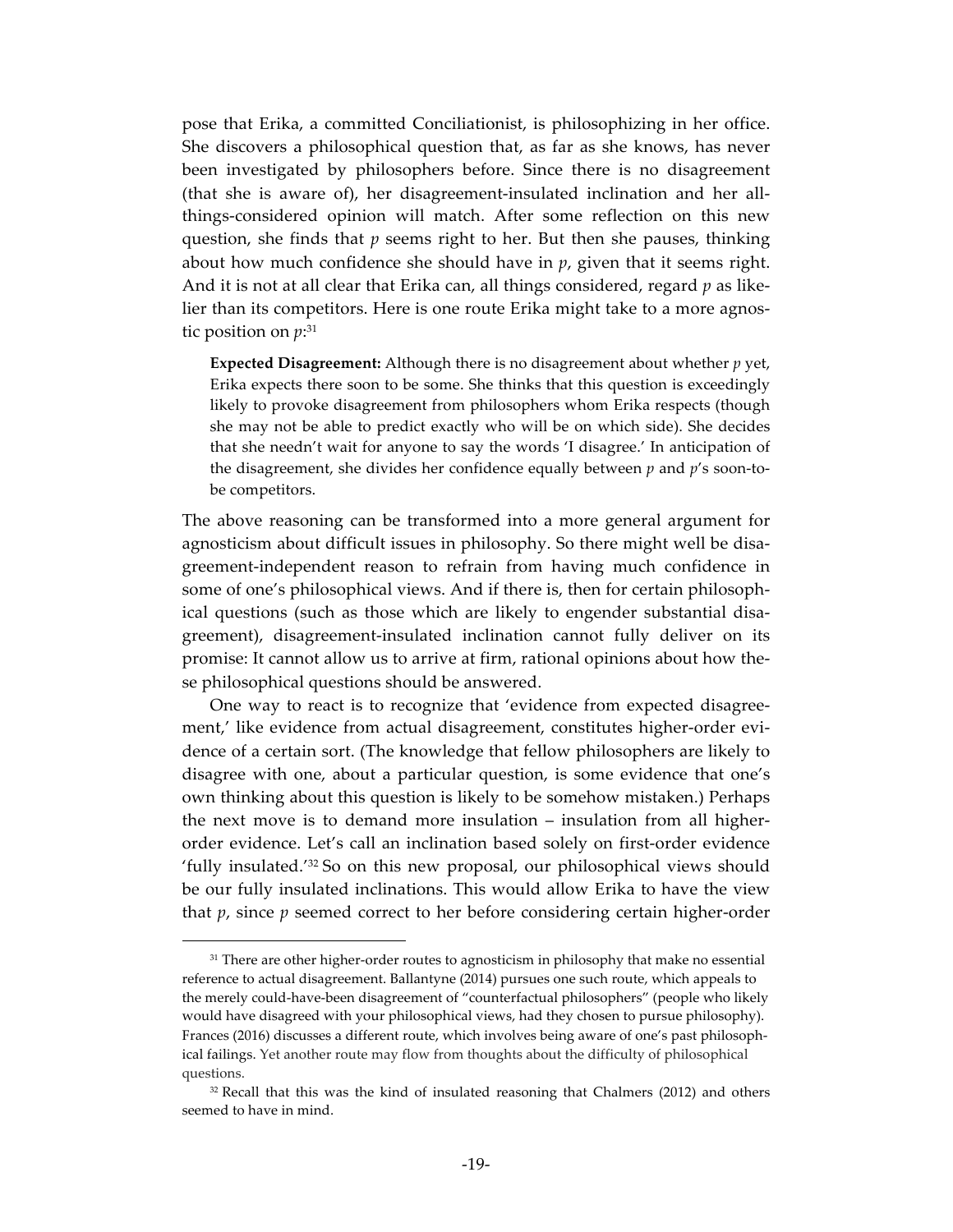worries. Unfortunately, this revised proposal is too simple. The problem is that, sometimes, higher-order evidence does not seem to be evidence that philosophers should set aside in their thinking about the issues.

Consider an analogy. Imagine that a member of an admissions committee learns that she is prone to implicit bias: Her (perhaps fully insulated) inclination is, often, to regard male applicants as being more deserving of admission than relevantly similar female applicants. This information constitutes higher-order evidence, since it concerns the committee member's ability to competently evaluate first-order evidence. But it does not seem to be evidence that she should set aside, in arriving at an independent judgment about a given applicant's merit. Intuitively, she should attempt to compensate for her bias to some extent. And this will preclude her being fully insulated.

Let us move to an example from philosophy. One can imagine learning that, in weighing a theory's elegance against a theory's resistance to potential counterexamples, one tends to overvalue one of these virtues, relative to the other. This information constitutes higher-order evidence, since it is evidence about one's capacity to evaluate competing philosophical theories. But once someone did discover this about herself, I think it quite natural to think that she would be justified in compensating accordingly in reasoning about these theories. If she knows that she ordinarily tends to overvalue elegance (say), then she might respond by settling on a less elegant theory slightly more often than she otherwise would have. This does not seem immediately problematic. If anything, it would be problematic to ignore this information. So it seems clearly acceptable, at least sometimes, not to bracket higher-order evidence in our philosophical thinking.

From what, then, should our philosophical reasoning be insulated? In trying to answer this question, we should think again about why insulation can be useful in the first place. Insulation has in part been motivated by sincerity. But in the previous section, we discussed a second advantage: It fosters cognitive diversity. Plausibly, philosophy progresses most efficiently when various distinct positions are being investigated. We could, perhaps, imagine a variant of the Logic Team case, in which each team is trying to find a proof of a theorem as quickly as possible. Other things equal, the team might well be better off if its members are not all trying the same type of proof. One might think that something similar could be true for philosophy too: If there is something valuable out there to be discovered (an argument, a counterexample, etc.), a group might be more on the whole likely to find it if the group's members pursue many different paths.

Suppose that the above is right: Cognitive diversity is indeed desirable in philosophy. This insight can help us to determine which higher-order evidence to set aside in our philosophical reasoning. Specifically, if some higherorder evidence tends to undermine cognitive diversity (when properly accounted for), then that counts in favor of setting it aside. And if the higher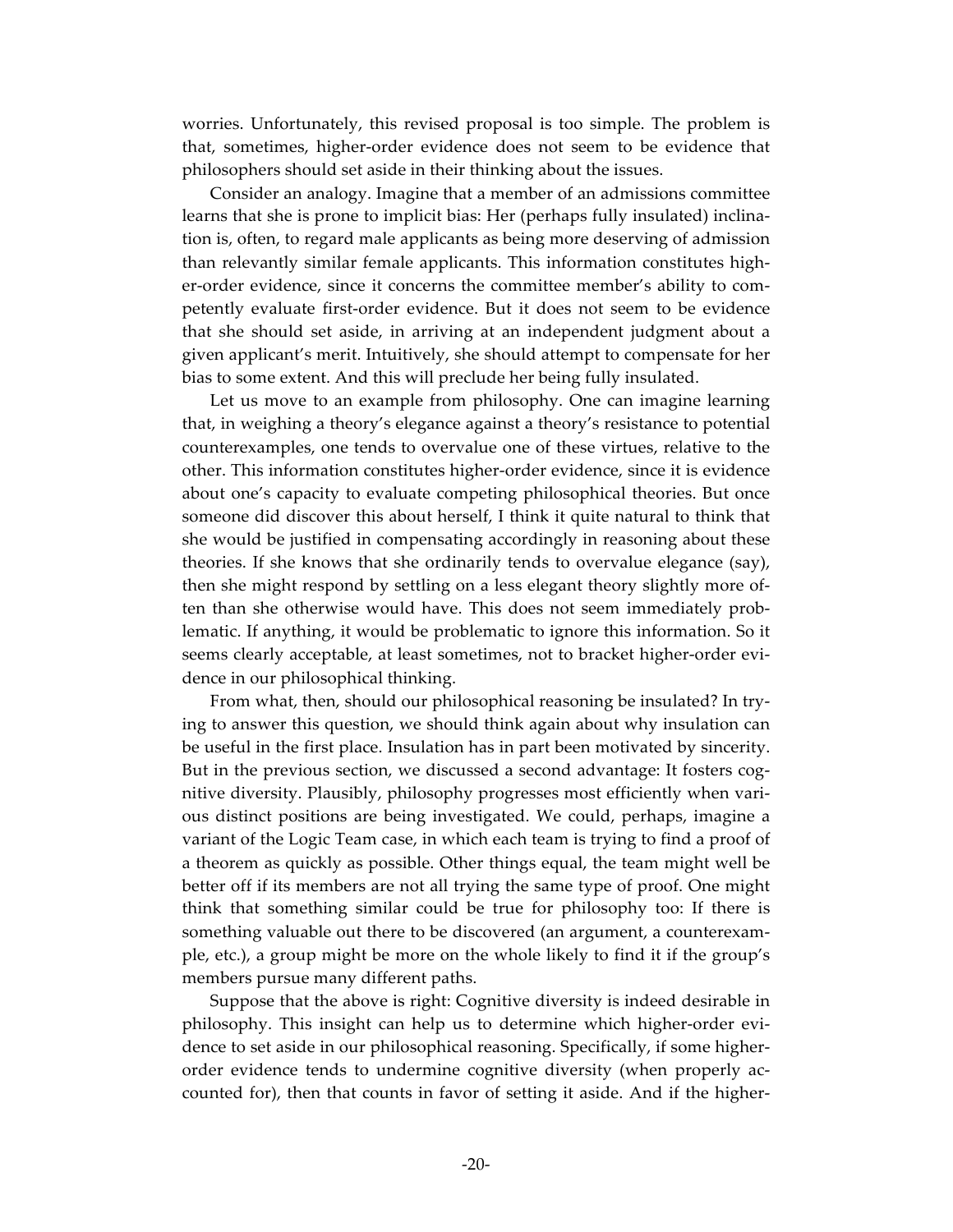order evidence *guarantees* cognitive uniformity, then that counts strongly in favor of setting it aside. Does higher-order evidence ever tend to breed cognitive uniformity in this way? It can. Evidence from disagreement is the most straightforward case. When two groups of philosophers disagree, Conciliationism will recommend that both sides suspend judgment – a uniform outcome. Evidence from expected disagreement functions in a similar manner. Like evidence from actual disagreement, it tends to support suspension of judgment. If all philosophers were to account for the expectation of disagreement in their reasoning (even if their reasoning were insulated from actual disagreement), a uniform agnosticism would result – at least with respect to certain difficult issues. So it makes sense to ensure that our philosophical reasoning is insulated from disagreement and expected disagreement (and other kinds of higher-order evidence that would guarantee uniformity, if properly accounted for).

But what about evidence about one's own bias toward elegant theories? It is worth noting that that evidence about one's elegance bias is unlike evidence from disagreement in an important respect: Correctly compensating for it in no way guarantees uniformity: A disagreement between two philosophers could easily persist, even after one or both of them compensated for an elegance bias afflicting them. At the same time, compensating for a pernicious elegance bias can undermine diversity in at least some cases: If I am the only one afflicted by the bias, then (before compensating) I might be inclined toward certain (particularly elegant) positions that others find less plausible. After compensating, I might come to dismiss those positions, too, making the overall distribution of views more uniform. If diversity were all that counts, then it would seem clear that I should not compensate (i.e. my reasoning should be insulated from evidence of this bias).

But diversity is not all that counts. Yes, my bias might lead me to pursue views that no one else would. But since the bias is a pernicious one, it is likely making me less individually accurate. And individual accuracy counts, too. So our concern for diversity should be tempered by our concern for accuracy.

One might worry, though, that a concern for accuracy could be used to motivate taking account of disagreement evidence, as well. After all, taking proper account of disagreement evidence also makes one more accurate in the long run. Setting it aside makes one less accurate. (This was especially dramatic in the Logic Team example.) In the case of both bias evidence and disagreement evidence, insulating facilitates diversity at the cost of individual expected accuracy. Why insulate in one case but not the other?

To see the difference, we should notice that there are three values we are simultaneously trying to promote: (1) individual expected accuracy, (2) cognitive diversity, and (3) sincerity. In trying to determine which of our inclinations should underlie our philosophical views, we should consider the extent to which each of these values may be promoted or undermined by a given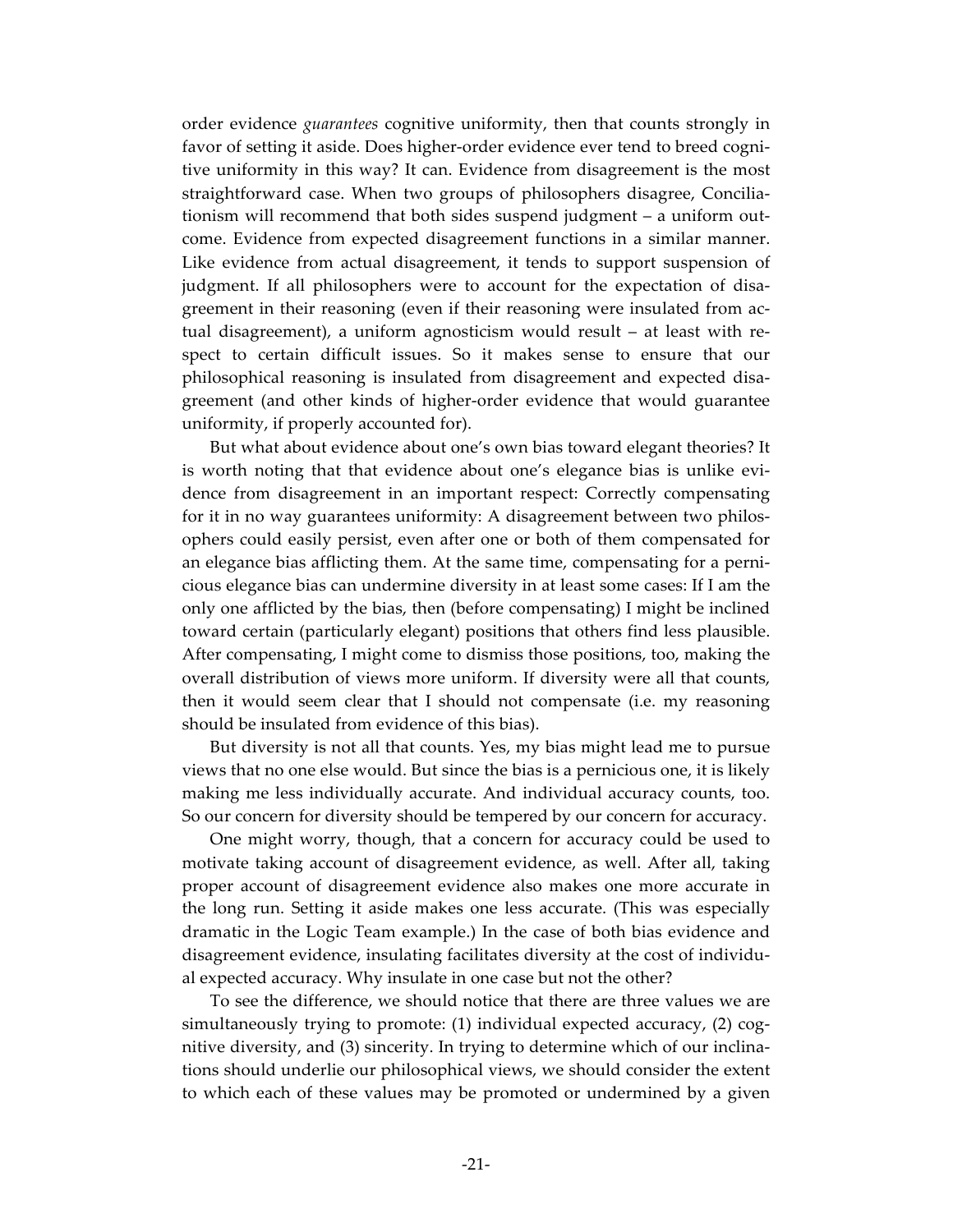policy, were everyone to adopt it.

Start with evidence from disagreement. Ensuring that philosophers reason in a way that is insulated from disagreement evidence will hurt everyone's individual expected accuracy (as insulation always does). But it will enable sincerity to a great extent (as we saw in Turning Tide), and it will facilitate cognitive diversity to a great extent (for if everyone were to take account of disagreement evidence, *complete uniformity* – suspension of judgment by all parties – would result). So while there is a cost associated with insulating from disagreement evidence, there are substantial benefits (such as the avoidance of complete uniformity).

The case for insulating from bias evidence is weaker. With respect to values (1) and (3), accuracy and sincerity, the case for insulating from bias evidence may be as strong as the case for insulating from disagreement evidence: After all, insulating from bias evidence hurts personal expected accuracy (just as insulating from disagreement evidence does), and insulating from bias evidence may enhance sincerity (since bias evidence does constitute a kind of higher-order evidence). But while insulating from bias evidence may enhance cognitive diversity to some extent (depending on the details of the case), it will not enhance diversity *to the extent* that insulating from disagreement evidence does. Properly accounting for bias evidence would not guarantee uniformity in the way that accounting for disagreement evidence would. Even if every philosopher learned tomorrow that she harbored a bias toward elegant theories and compensated accordingly, it is very doubtful that consensus would result. So there are reasons to favor insulating from disagreement over insulating from biases.

This is not to offer a clean-cut rule telling us precisely when to insulate and when not to. But it is not obvious that any such rule should be given. I am tempted to think that we philosophers might have some flexibility in certain cases, due to the fact that philosophers value sincerity to varying degrees. Suppose for the moment that both of the first two values (individual expected accuracy and cognitive diversity) tell in favor of accounting for one's elegance bias (i.e. not reasoning insulated from it). Still, I think that it might well make sense for a philosopher to adopt the view corresponding to her inclination insulated from the bias. Perhaps this philosopher is better able to defend her views when she finds herself sincerely committed to them. Or perhaps she finds that she is most creative when she argues on behalf of views that 'seem right' to her in the relevant sense. Even if, other things equal, the community might prefer (on accuracy and diversity grounds) to have a philosopher defending view A rather than view B, it could turn out to be more valuable to the philosophical community to have a creative and persuasive advocate of B rather than a lackluster advocate of A. So while there do seem to be some general observations we can make (e.g. insulating from disagreement is typically a good idea), we may not be able to delineate the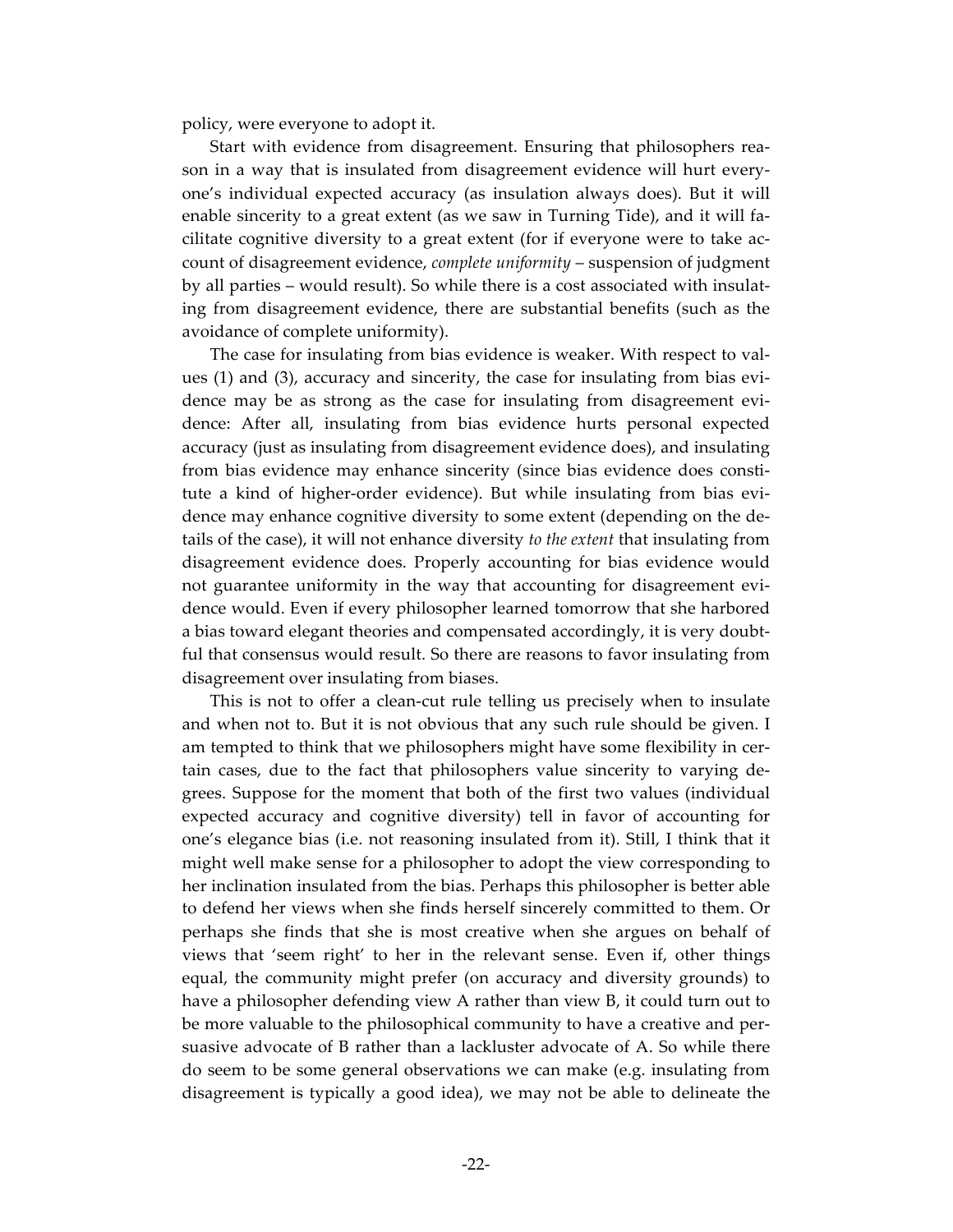bounds of insulation in philosophy with perfect precision. Indeed, there may well be cases in which the philosopher has a choice: It will be acceptable to insulate, and also acceptable not to. Since we are trying to promote several different values that can diverge, this permissiveness is not a problem – in fact, it is just what we should expect.

#### **7 Conclusion**

We began by assuming that philosophical belief in controversial claims was irrational, in order to see what sense we could make of philosophy if this were so. We saw that the 'sincere' philosopher – the philosopher who holds views that seem correct to her – faces a dilemma: Either she may believe her views irrationally or else abandon an important kind of sincerity underlying her philosophically controversial commitments. This paper has proposed that, if careful, the sincere philosopher can retain most of what she might want. In thinking about philosophical questions, the sincere philosopher should set some of her evidence aside – including the evidence provided by disagreement. She can sincerely and rationally advocate the views that she is inclined toward, with this evidence set aside. Though she may not believe her controversial views, all things considered, she can hold views that seem correct to her, in an important sense.

This is the view I am putting forward for your consideration. I fully expect to encounter dissenting opinion, and I confess that this expectation prevents me from having high confidence in the proposal, all things considered. Nonetheless, I can say sincerely that it seems to me to be correct.<sup>33</sup>

#### **References**

 $\overline{a}$ 

- Ballantyne, Nathan 2014: 'Counterfactual Philosophers,' *Philosophy and Phenomenological* Research 88 (2): pp. 368–387.
- Bourget, David and Chalmers, David 2014: 'What Do Philosophers Believe?' *Philosophical Studies* 170: pp. 465–500.

Brennan, Jason 2010: 'Scepticism about Philosophy,' *Ratio* 23: pp. 1–16.

Chalmers, David 2012: 'Insulated Idealization and the Problem of Self-

<sup>33</sup> Versions of this paper were at the Pacific and Eastern Division Meetings of the American Philosophical Association in April of 2016 and January of 2017. I am grateful to audiences on both occasions for the helpful feedback they provided. For other valuable comments, I'd also like to thank two anonymous referees at *Mind*, Austin Andrews, Nomy Arpaly, Anna Brinkerhoff, Dan Campana, Keith DeRose, Jamie Dreier, Nina Emery, Dave Estlund, Sandy Goldberg, Yongming Han, Josh Knobe, Nick Leonard, Han Li, Chad Marxen, Don Maier, Jakob Reckhenrich, Josh Schechter, the third-year and dissertation workshops at Brown University, the students from Keith DeRose's seminar on recent work in the philosophy of religion at Yale University, which met in the spring of 2016, and the students from my epistemology seminar at Wheaton College, which met in the fall of 2016. Special thanks to David Christensen.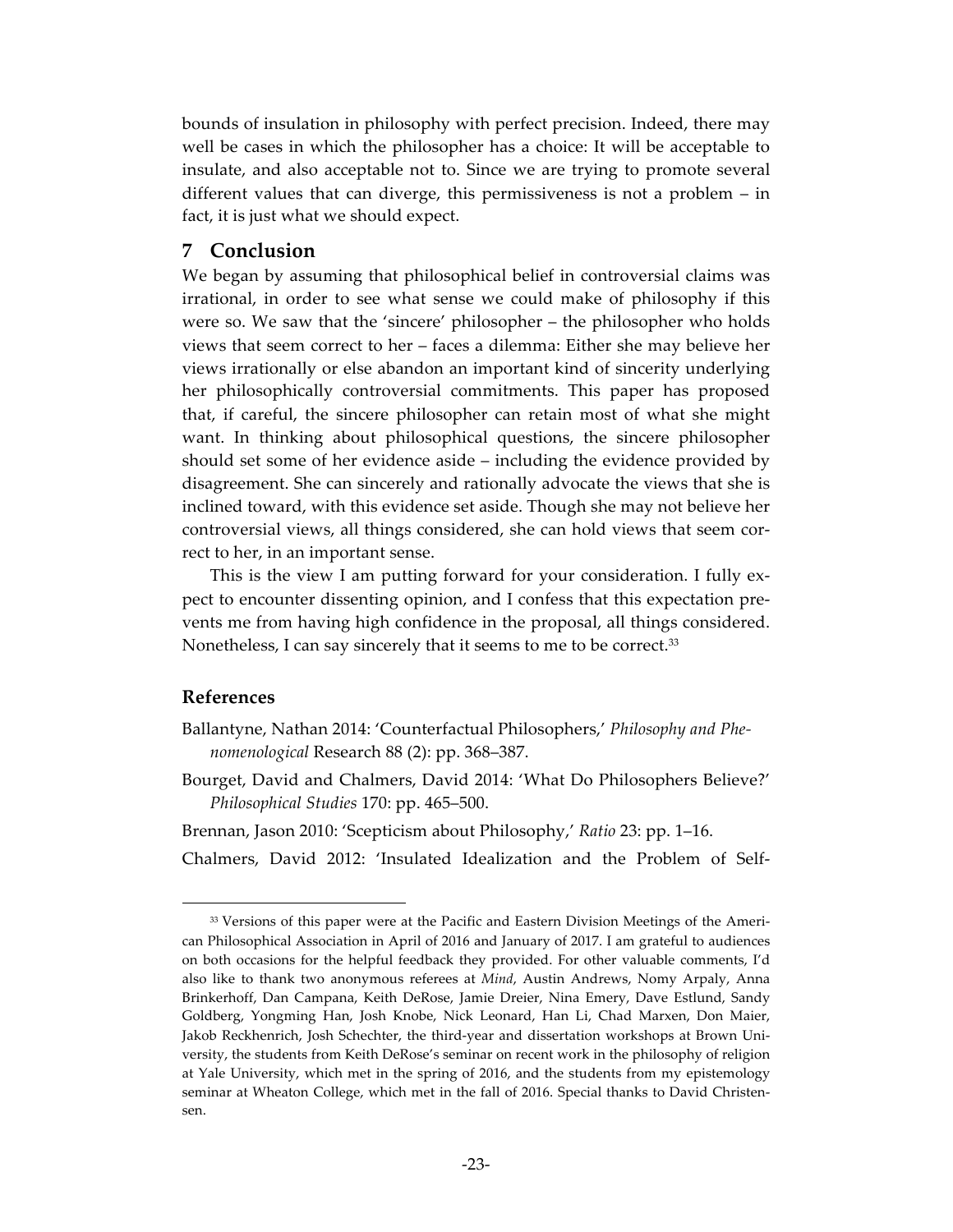Doubt,' *Constructing the World*. Oxford University Press: pp. 101–107.

- Christensen, David 1999: 'Measuring Confirmation,' *Journal of Philosophy*, 96: pp. 437–461.
- 2007: 'Epistemology of Disagreement: the Good News,' *Philosophical Review* 116: pp. 187–217.
- 2010: 'Higher-Order Evidence,' *Philosophy and Phenomenological Research* 81 (1): pp. 185–215.
- 2011: 'Disagreement, Question-Begging and Epistemic Self-Criticism,' *Philosophers' Imprint* 11 (6): pp. 1–22
- 2013: 'Epistemic Modesty Defended,' in Christensen and Lackey, pp. 77– 97.
- 2014: 'Disagreement and Public Controversy,' in Lackey, J. (ed.) *Essays in Collective Epistemology*. Oxford University Press: pp. 143–163.
- forthcoming: 'Disagreement, Drugs, etc.: From Accuracy to Akrasia,' *Episteme*.
- Christensen, David and Lackey, Jennifer (eds.) 2013: *Disagreement: New Essays*. Oxford University Press.
- Condorcet, Marie Jean Antoine Nicolas de Caritat, Marquis de 1785: 'Essay on the Application of Mathematics to the Theory of Decision-Making,' in Baker, Keith Michael (transl. and ed.) *Condorcet: Selected Writings*. Bobbs-Merril, 1976, pp. 33–70.
- DeRose, Keith forthcoming: 'Appendix C: Do I Even Knowo Any of This to Be True?: Some Thoughts about Knowledge, Belief, and Assertion in Philosophical Settings and Other Knowledge Deserts,' *The Appearance of Ignorance: Knowledge, Skepticism, and Context* Vol. 2. Oxford University Press.
- Elga, Adam 2007: 'Reflection and Disagreement,' *Noûs* 41 (3): 478–502.
- Estlund, David 2008: *Democratic Authority: A Philosophical Framework*. Princeton University Press.
- Feldman, Richard and Warfield, Ted (eds.) 2010: *Disagreement*. Oxford University Press.
- Frances, Bryan 2016: 'Worrisome Skepticism about Philosophy,' *Episteme* 13 (3): pp. 289–303.
- Fumerton, Richard 2010: 'You Can't Trust a Philosopher,' in Feldman and Warfield: pp. 91–111.
- Gendler, Tamar 2008: 'Alief and Belief,' *Journal of Philosophy* 105 (10): pp. 634– 663.
- Goldberg, Sanford 2009: 'Reliabilism in Philosophy,' *Philosophical Studies* 124 (1): pp. 105–117.
- 2013a: 'Disagreement, Defeat, and Assertion,' in Christensen and Lackey: pp. 167–189.